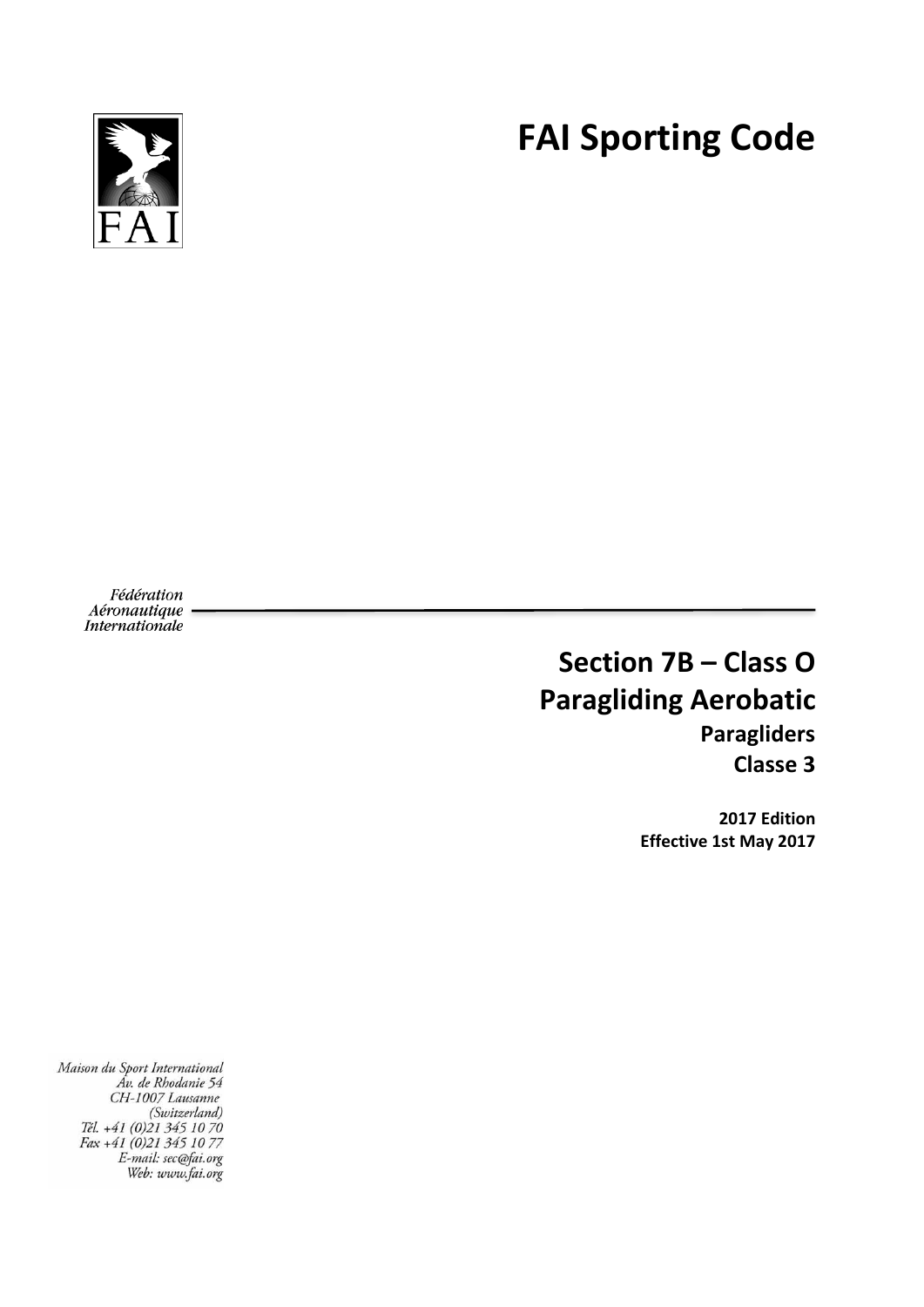# **FEDERATION AERONAUTIQUE INTERNATIONALE MSI - Avenue de Rhodanie 54 – CH-1007 Lausanne – Switzerland**

Copyright 2017

All rights reserved. Copyright in this document is owned by the Fédération Aéronautique Internationale (FAI). Any person acting on behalf of the FAI or one of its Members is hereby authorised to copy, print, and distribute this document, subject to the following conditions:

- **1. The document may be used for information only and may not be exploited for commercial purposes.**
- **2. Any copy of this document or portion thereof must include this copyright notice.**
- **3. Regulations applicable to air law, air traffic and control in the respective countries are reserved in any event. They must be observed and, where applicable, take precedence over any sport regulations**

Note that any product, process or technology described in the document may be the subject of other Intellectual Property rights reserved by the Fédération Aéronautique Internationale or other entities and is not licensed hereunder.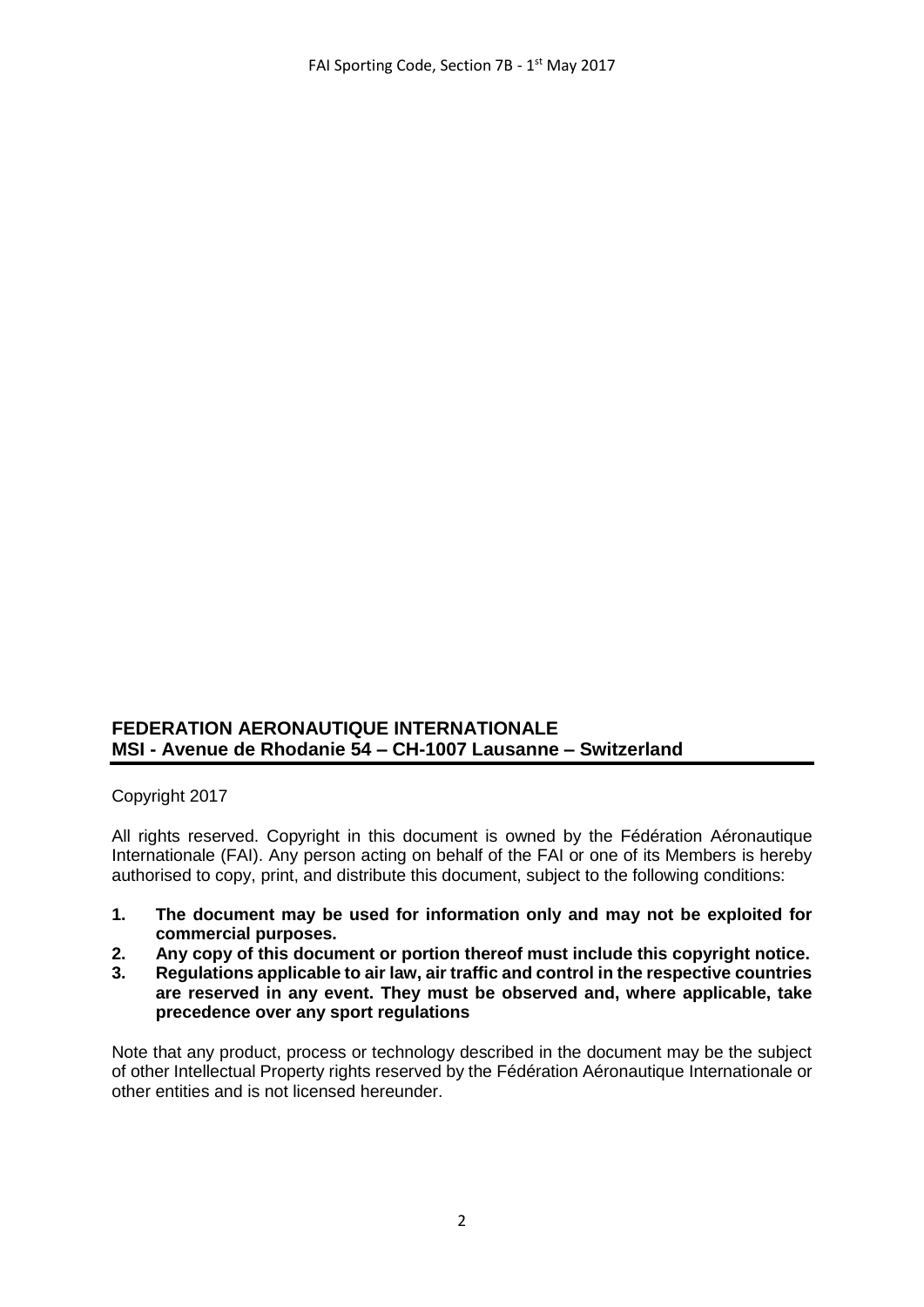# **RIGHTS TO FAI INTERNATIONAL SPORTING EVENTS**

All international sporting events organised wholly or partly under the rules of the Fédération Aéronautique Internationale (FAI) Sporting Code<sup>1</sup> are termed *FAI International Sporting Events*<sup>2</sup>. Under the FAI Statutes<sup>3</sup>, FAI owns and controls all rights relating to FAI International Sporting Events. FAI Members<sup>4</sup> shall, within their national territories<sup>5</sup>, enforce FAI ownership of FAI International Sporting Events and require them to be registered in the FAI Sporting Calendar6.

An event organiser who wishes to exploit rights to any commercial activity at such events shall seek prior agreement with FAI. The rights owned by FAI which may, by agreement, be transferred to event organisers include, but are not limited to advertising at or for FAI events, use of the event name or logo for merchandising purposes and use of any sound, image, program and/or data, whether recorded electronically or otherwise or transmitted in real time. This includes specifically all rights to the use of any material, electronic or other, including software, that forms part of any method or system for judging, scoring, performance evaluation or information utilised in any FAI International Sporting Event7.

Each FAI Air Sport Commission<sup>8</sup> may negotiate agreements, with FAI Members or other entities authorised by the appropriate FAI Member, for the transfer of all or parts of the rights to any FAI International Sporting Event (except World Air Games events<sup>9</sup>) in the discipline<sup>10</sup>, for which it is responsible<sup>11</sup> or waive the rights. Any such agreement or waiver, after approval by the appropriate Air Sport Commission President, shall be signed by FAI Officers<sup>12</sup>.

Any person or legal entity that accepts responsibility for organising an FAI Sporting Event, whether or not by written agreement, in doing so also accepts the proprietary rights of FAI as stated above. Where no transfer of rights has been agreed in writing, FAI shall retain all rights to the event. Regardless of any agreement or transfer of rights, FAI shall have, free of charge for its own archival and/or promotional use, full access to any sound and/or visual images of any FAI Sporting Event. The FAI also reserves the right to arrange at its own expense for any and all parts of any event to be recorded.

1

<sup>1</sup> FAI Statutes, ................................................. Chapter 1, ..........para. 1.6

<sup>2</sup> FAI Sporting Code, Gen. Section, ................. Chapter 4, ..........para 4.1.2 3 FAI Statutes, ................................................. Chapter 1, ..........para 1.8.1

<sup>4</sup> FAI Statutes, ................................................. Chapter 2, ..........para 2.1.1; 2.4.2; 2.5.2 and 2.7.2

<sup>5</sup> FAI By-Laws, ................................................ Chapter 1, ..........para 1.2.1

<sup>6</sup> FAI Statutes, ................................................. Chapter 2, ..........para 2.4.2.2.5

<sup>7</sup> FAI By-Laws, ................................................ Chapter 1, ..........paras 1.2.2 to 1.2.5

<sup>8</sup> FAI Statutes, ................................................. Chapter 5, ..........paras 5.1.1, 5.2, 5.2.3 and 5..2.3.3

<sup>9</sup> FAI Sporting Code, Gen. Section, .................Chapter <sub>4</sub>, .........para 4.1.5

<sup>10</sup> FAI Sporting Code, Gen. Section, .................Chapter 2, .........para 2.2.

<sup>11</sup> FAI Statutes, ................................................. Chapter 5, ..........para 5.2.3.3.7

<sup>12</sup> FAI Statutes, ................................................. Chapter 6, ..........para 6.1.2.1.3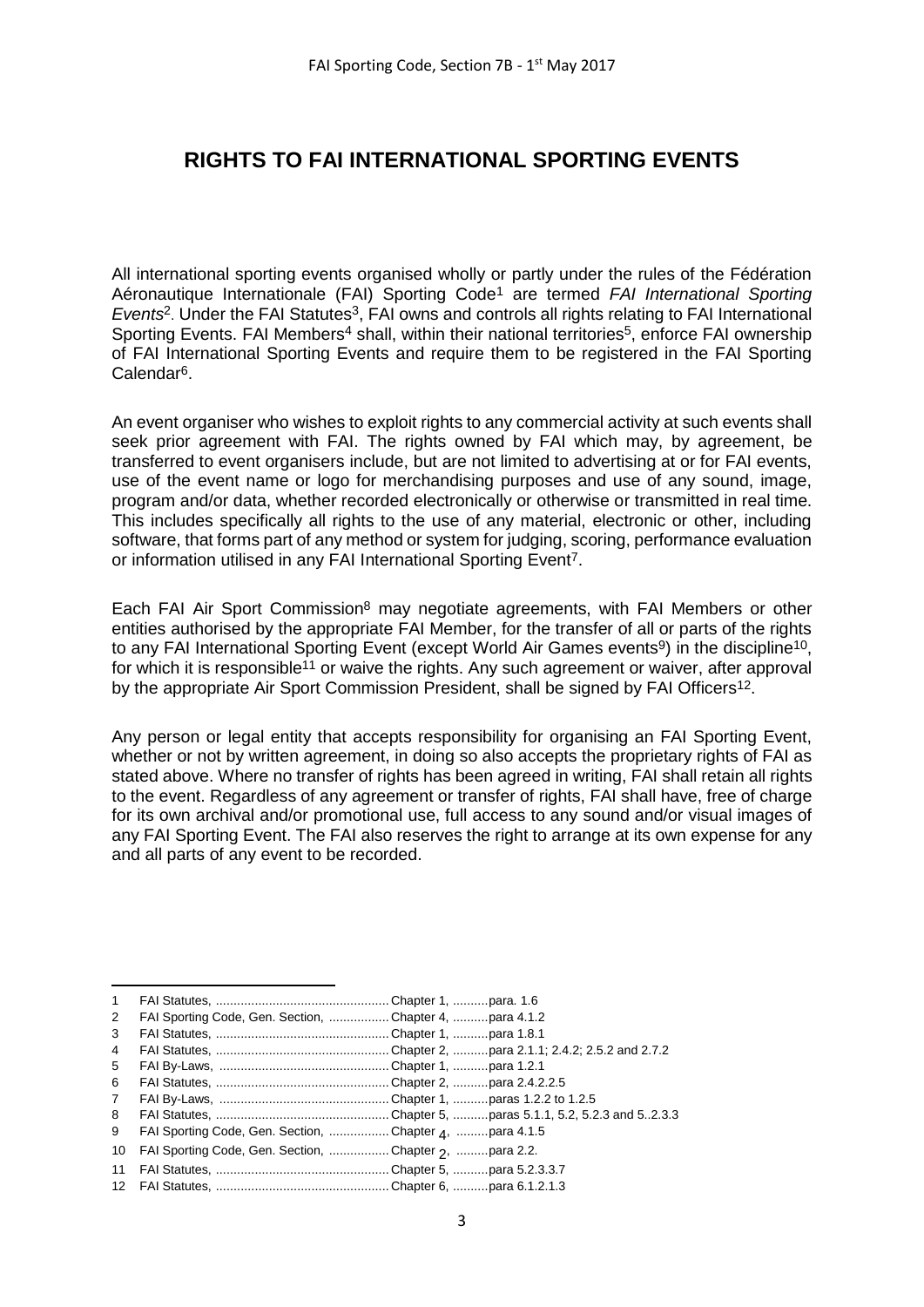**Editor's note**: The FAI Sporting Code for Paragliding consists of the General Section and Section 7B combined, it also includes this Annex for aerobatic competition. In cases of doubt, consult the General Section to establish the principles before applying the specific rules which appear in this Section 7B document.

Paragliding is a sport in which both men and women participate. Throughout this document the words "he", "him" or "his" are intended to apply equally to either sex unless it is specifically stated otherwise.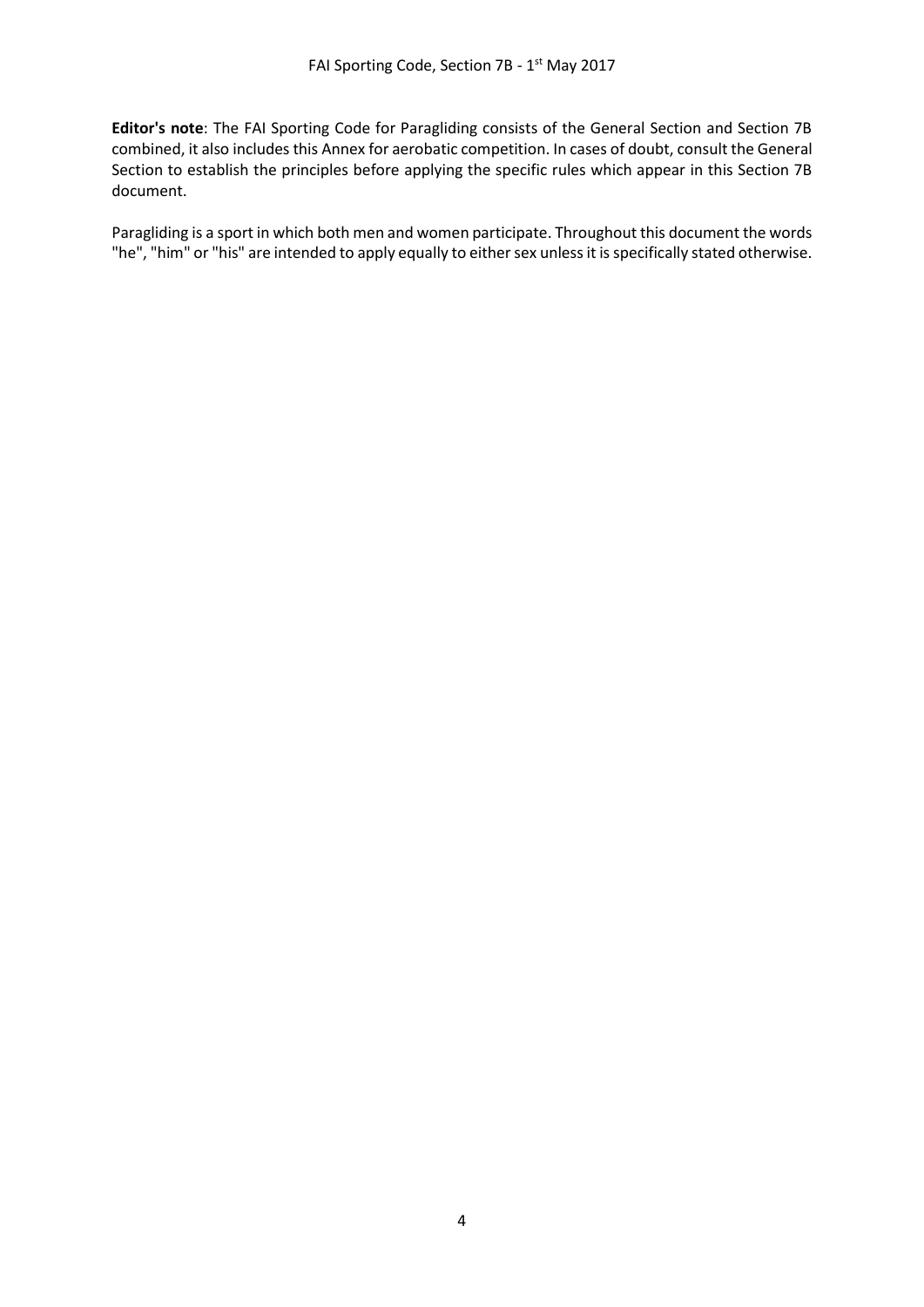# **Table of Contents**

| $\mathbf{1}$   |       |         |  |  |  |  |
|----------------|-------|---------|--|--|--|--|
|                | 1.1   |         |  |  |  |  |
|                | 1.1.1 |         |  |  |  |  |
|                | 1.1.2 |         |  |  |  |  |
| $\overline{2}$ |       |         |  |  |  |  |
|                | 2.1   |         |  |  |  |  |
|                | 2.2   |         |  |  |  |  |
|                | 2.2.1 |         |  |  |  |  |
|                |       | 2.2.1.1 |  |  |  |  |
|                | 2.2.2 |         |  |  |  |  |
|                | 2.2.3 |         |  |  |  |  |
|                | 2.2.4 |         |  |  |  |  |
|                | 2.2.5 |         |  |  |  |  |
|                | 2.3   |         |  |  |  |  |
|                | 2.3.1 |         |  |  |  |  |
|                | 2.3.2 |         |  |  |  |  |
|                | 2.4   |         |  |  |  |  |
| 3              |       |         |  |  |  |  |
|                | 3.1   |         |  |  |  |  |
|                | 3.2   |         |  |  |  |  |
|                | 3.3   |         |  |  |  |  |
|                | 3.4   |         |  |  |  |  |
| 4              |       |         |  |  |  |  |
|                | 4.1   |         |  |  |  |  |
|                | 4.2   |         |  |  |  |  |
|                | 4.3   |         |  |  |  |  |
|                | 4.4   |         |  |  |  |  |
|                | 4.5   |         |  |  |  |  |
|                | 4.6   |         |  |  |  |  |
|                | 4.7   |         |  |  |  |  |
|                | 4.8   |         |  |  |  |  |
|                | 4.9   |         |  |  |  |  |
|                | 4.10  |         |  |  |  |  |
|                | 4.11  |         |  |  |  |  |
| 5              |       |         |  |  |  |  |
|                | 5.1   |         |  |  |  |  |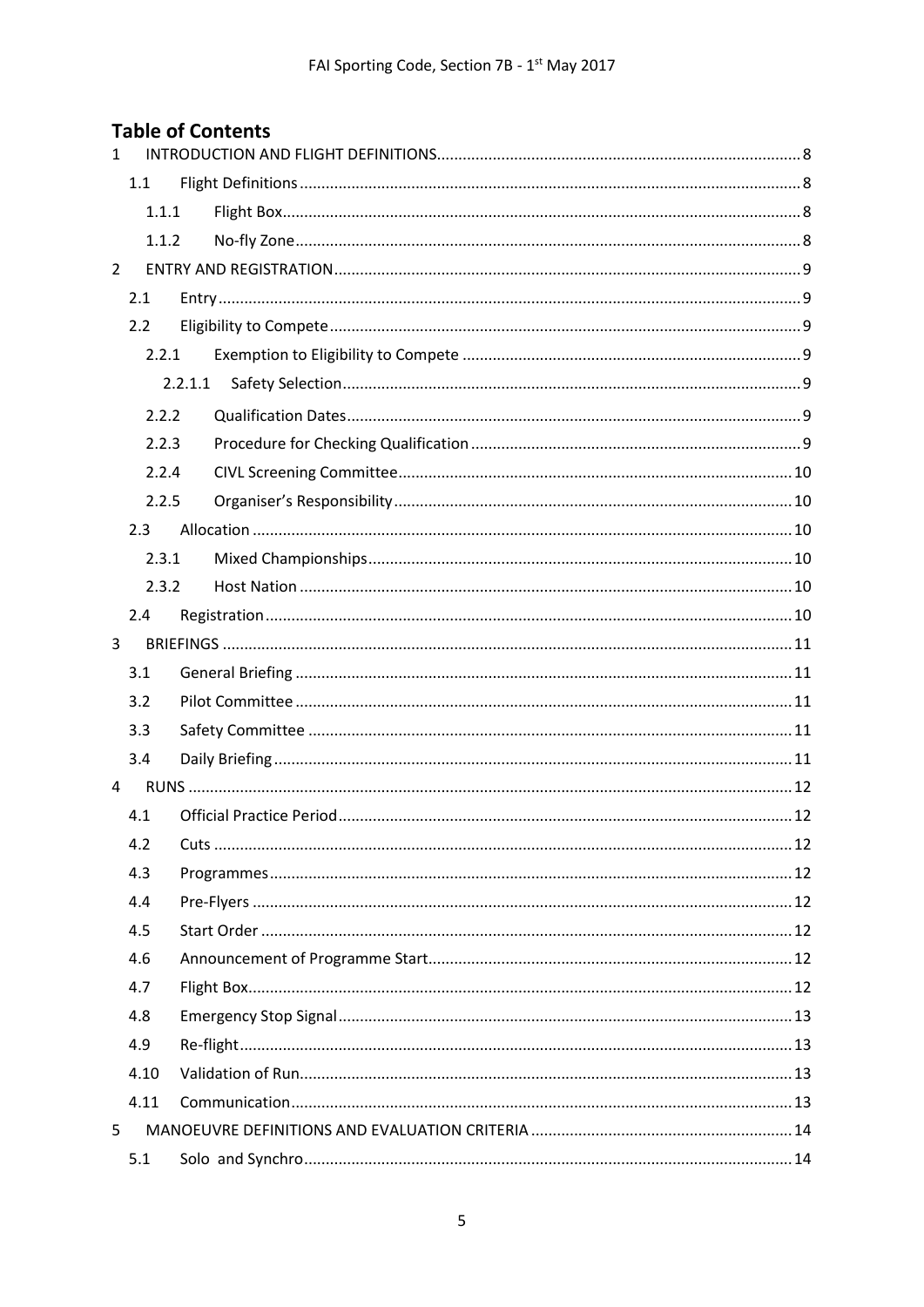| 5.2 |       |         |  |  |
|-----|-------|---------|--|--|
|     | 5.3   |         |  |  |
|     | 5.4   |         |  |  |
| 6   |       |         |  |  |
|     | 6.1   |         |  |  |
|     | 6.2   |         |  |  |
|     | 6.2.1 |         |  |  |
|     | 6.2.2 |         |  |  |
|     | 6.2.3 |         |  |  |
|     |       | 6.2.3.1 |  |  |
|     | 6.2.4 |         |  |  |
|     | 6.3   |         |  |  |
|     | 6.3.1 |         |  |  |
|     |       | 6.3.1.1 |  |  |
|     |       | 6.3.1.2 |  |  |
|     |       | 6.3.1.3 |  |  |
|     | 6.3.2 |         |  |  |
|     |       | 6.3.2.1 |  |  |
|     |       | 6.3.2.2 |  |  |
|     |       | 6.3.2.3 |  |  |
|     |       | 6.3.2.4 |  |  |
|     | 6.4   |         |  |  |
|     | 6.4.1 |         |  |  |
|     |       | 6.4.2   |  |  |
|     | 6.4.3 |         |  |  |
|     | 6.4.4 |         |  |  |
|     | 6.4.5 |         |  |  |
|     | 6.4.6 |         |  |  |
|     | 6.4.7 |         |  |  |
|     | 6.5   |         |  |  |
|     | 6.5.1 |         |  |  |
|     |       | 6.5.1.1 |  |  |
|     |       | 6.5.1.2 |  |  |
|     | 6.6   |         |  |  |
|     | 6.6.1 |         |  |  |
|     | 6.6.2 |         |  |  |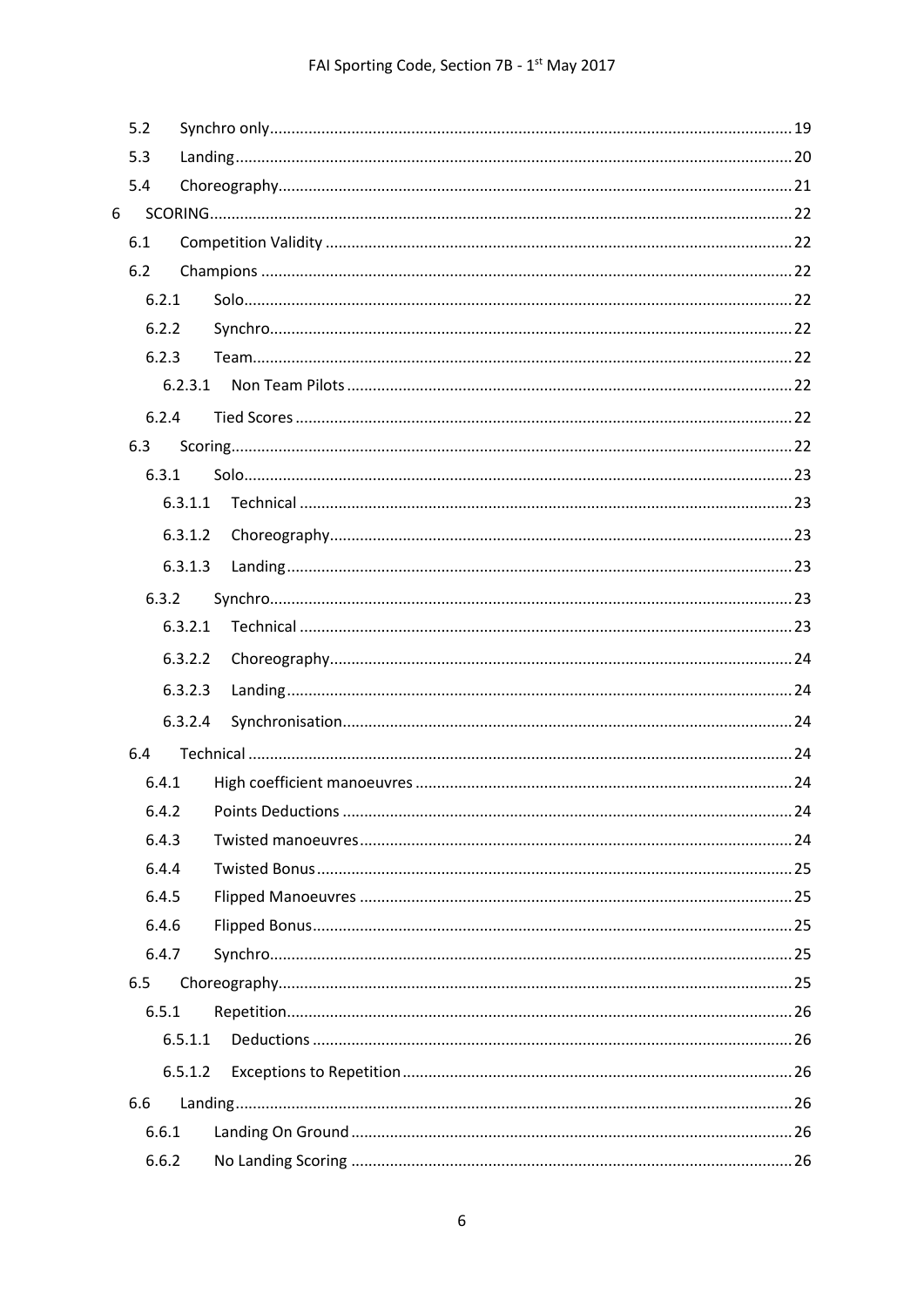|    | 6.7   |         |  |
|----|-------|---------|--|
|    | 6.8   |         |  |
|    | 6.9   |         |  |
| 7  |       |         |  |
|    | 7.1   |         |  |
|    | 7.1.1 |         |  |
|    | 7.1.2 |         |  |
|    | 7.1.3 |         |  |
|    | 7.2   |         |  |
|    | 7.2.1 |         |  |
|    |       | 7.2.1.1 |  |
|    |       | 7.2.1.2 |  |
|    |       | 7.2.1.3 |  |
|    | 7.2.2 |         |  |
| 8  |       |         |  |
|    | 8.1   |         |  |
|    | 8.2   |         |  |
|    | 8.3   |         |  |
|    | 8.4   |         |  |
| 9  |       |         |  |
|    | 9.1   |         |  |
|    | 9.2   |         |  |
|    | 9.2.1 |         |  |
|    | 9.2.2 |         |  |
|    | 9.2.3 |         |  |
|    | 9.2.4 |         |  |
|    | 9.2.5 |         |  |
|    | 9.3   |         |  |
| 10 |       |         |  |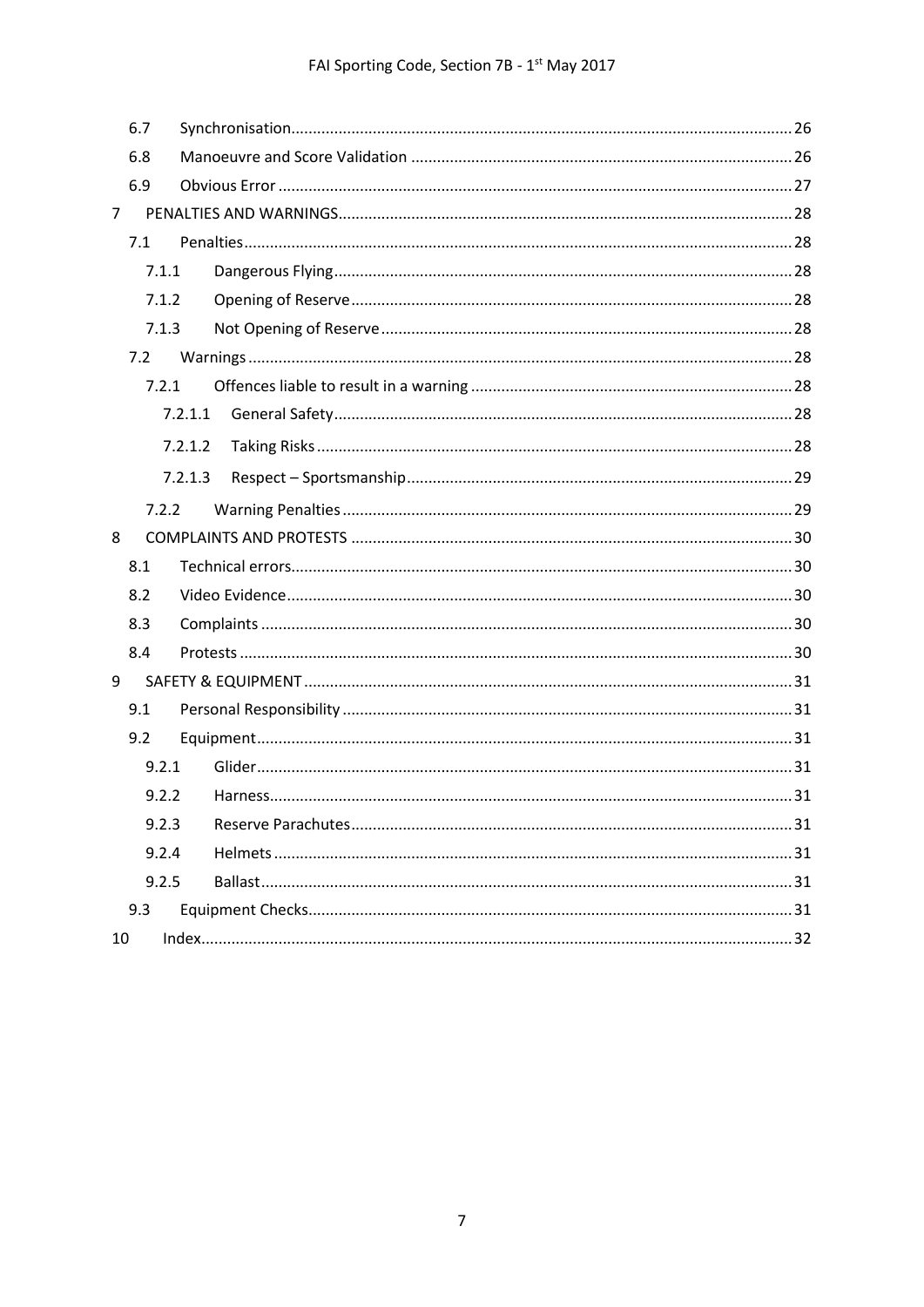# <span id="page-7-0"></span>**1 INTRODUCTION AND FLIGHT DEFINITIONS**

Section 7B of the FAI Sporting Code is the subset of Section 7 (or "Common Section 7") dedicated to Paragliding Aerobatics Championships. This document must be read in conjunction with the Common Section 7, Section 7 Guidelines and Templates, and the General Section.

This document defines rules for 1<sup>st</sup> Category Events. For 2<sup>nd</sup> Category Events, see Common Section 7-14.

# <span id="page-7-1"></span>*1.1 Flight Definitions*

Additional definitions relevant to paragliding can be found in the Section 7A Cross Country.

# <span id="page-7-2"></span>**1.1.1 Flight Box**

A three dimensional virtual and variable space, within which all manoeuvres must take place. The flight box includes an area over the water where a pilot must land in case he loses control of his glider or throws his reserve parachute. The size and shape of the flight box is highly dependent on weather conditions, especially wind drift. It is the pilot's responsibility to monitor conditions closely during his flight in order to ensure he is in, and stays in, the flight box during all manoeuvres.

The overall flight box area is defined and described during the General Briefing. It may be adjusted later during the event.

## <span id="page-7-3"></span>**1.1.2 No-fly Zone**

The area over which flying is strictly forbidden at all times, irrespective of wind conditions. The no-fly zone is defined during the General Briefing and may be adjusted later during the event. In the case where the Flight Box includes part of a No-Fly Zone, the rules of the No-Fly Zone prevail.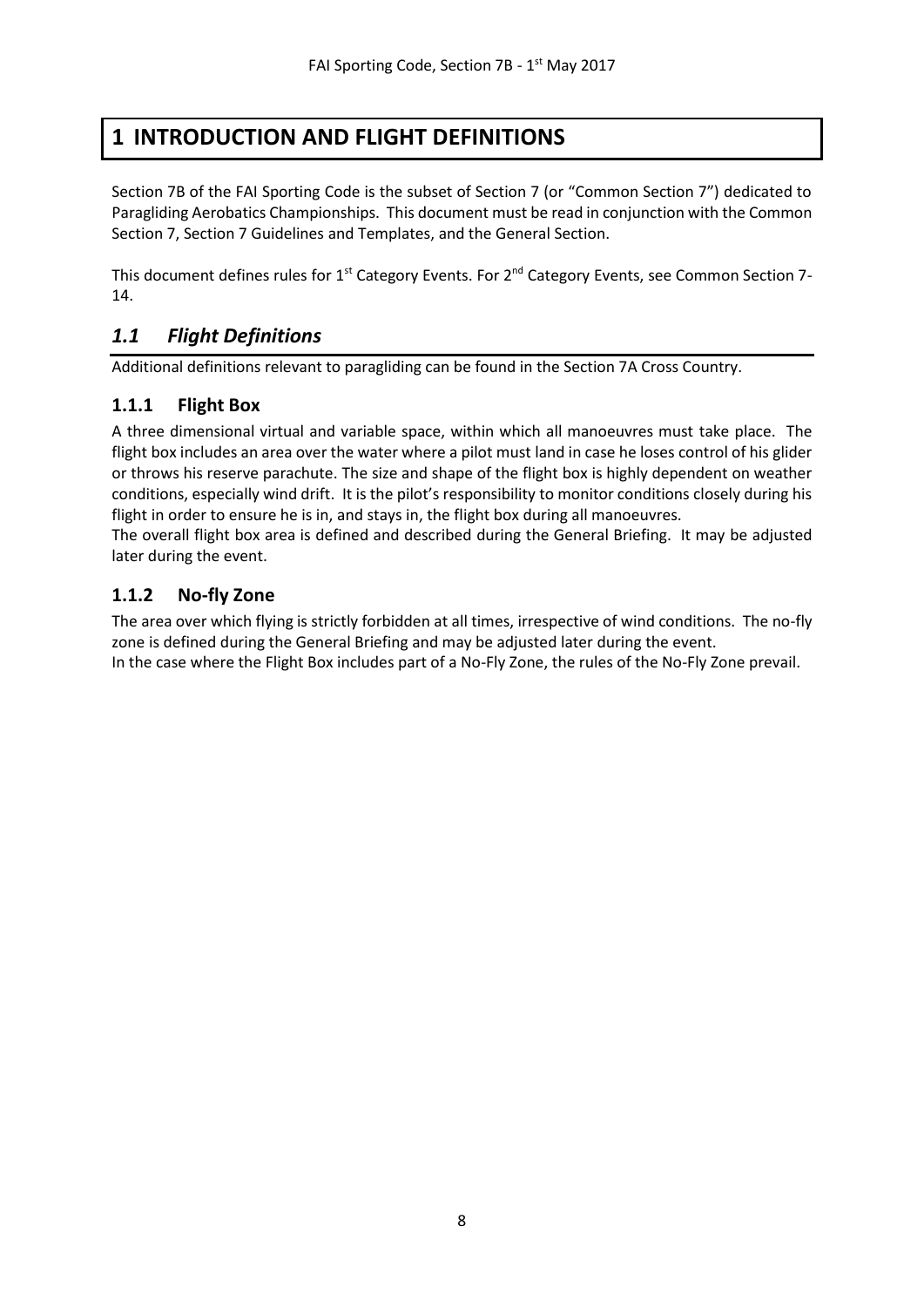# <span id="page-8-0"></span>**2 ENTRY AND REGISTRATION**

# <span id="page-8-1"></span>*2.1 Entry*

The Local Regulations shall state:

- The maximum number of pilots that may be accepted in the Solo Championship.
- The maximum number of pairs of pilots that may be accepted in the Synchro Championship.
- The maximum number of pilots that may be entered by a NAC.

# <span id="page-8-2"></span>*2.2 Eligibility to Compete*

In the 5 years preceding the start of the Championships:

- Men shall have scored a minimum of 25 WPRS points
- Women shall have scored a minimum of 20 WPRS points

Synchro pairs must demonstrate their skill either in a previous event or just prior to the championship.

# <span id="page-8-3"></span>**2.2.1 Exemption to Eligibility to Compete**

For any exemptions to pilot qualification requirements, applications must be made by the pilot's NAC, with supporting evidence of the pilot's skill and competition history. It is the responsibility of the NAC to ensure this is received by the CIVL President at least 30 days before the start of the competition. The list of exempted pilots is published on the organisers' website.

The Meet Director, before the start of the competition, may request an exempted pilot or a Synchro pair, to participate in a safety selection to demonstrate the skills defined in 2.2.1.1. In agreement with the Safety Director and Chief Judge, he may refuse entry to the competition if the pilot or the pair is unable to demonstrate these skills.

# <span id="page-8-4"></span>2.2.1.1 Safety Selection

All pilots entering the competition shall be able to safely perform the following manoeuvres:

- Full stall + exit
- Tail slide + exit
- Wingover
- **SAT**
- Helicopter

All pilots entering the competition shall be able to demonstrate the following points of choreography:

- Placement and drift
- Management of altitude
- Flow, rhythm, connection
- Synchro co-ordination (only for synchro flights)

# <span id="page-8-5"></span>**2.2.2 Qualification Dates**

Pilot qualifications must be finalised 30 days before the start of the championship.

# <span id="page-8-6"></span>**2.2.3 Procedure for Checking Qualification**

Qualification is to be checked by four parties to avoid unnecessary travel, expenses and disappointment in the event that a pilot's entry is rejected due to not meeting the qualification criteria:

- The NAC or National Association/Federation before selecting their pilots.
- The competition organiser.
- The pilot.
- The CIVL Screening Committee.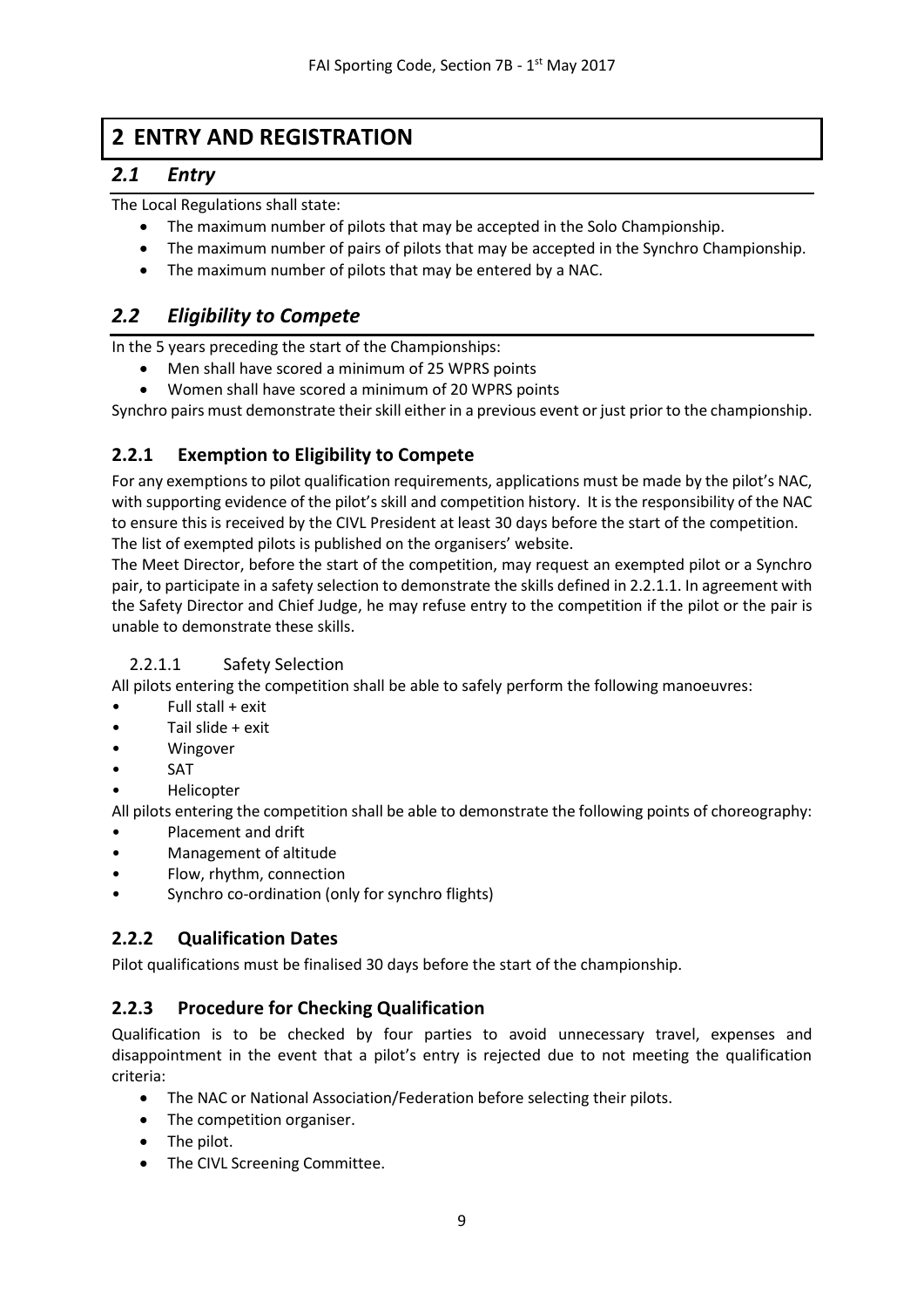# <span id="page-9-0"></span>**2.2.4 CIVL Screening Committee**

A Screening Committee is appointed by CIVL Bureau for each championship. It consists of three people: one representing the Bureau, one representing the Aerobatics Committee, and a Senior Judge. The screening committee shall:

- Check that entries accepted by the organiser meet eligibility to compete criteria. Notify the organiser promptly of any that do not, so that the pilot can apply for an exemption under 2.2.1.
- Accept and check applications for exemptions. Request additional information if needed, make decisions with safety in mind and inform NAC and organisers.
- Check that the allocation process is effected according to the rules.

It is each pilot's responsibility to make sure he is qualified.

## <span id="page-9-1"></span>**2.2.5 Organiser's Responsibility**

It is the organiser's responsibility to notify NACs of any pilots who do not appear to meet the qualification criteria.

# <span id="page-9-2"></span>*2.3 Allocation*

The nation ranking for this purpose shall be the WPRS Nation Ranking three calendar months before the championship starts.

Places are allocated to nations, one by one, in order from the top nation in the WPRS nation ranking down to the last ranked nation; if any places are still available, the process starts at the top again.

This process will continue until the maximum number of pilots is reached or until 60 days before the start of the championship or otherwise stated in the local regulations.

# <span id="page-9-3"></span>**2.3.1 Mixed Championships**

The base for all nations is one pilot plus one female pilot (1+1).

The allocation is done according to 2.3, but in this process the place allocated to the one female pilot in the base team size cannot be filled by a male pilot in any round of allocation.

### <span id="page-9-4"></span>**2.3.2 Host Nation**

The host nation shall have the opportunity of entering the same number of pilots as the top nation, except that in mixed championships they may not enter males as substitutes for females with places allocated under the 1+1 rule (see 2.3.1).

# <span id="page-9-5"></span>*2.4 Registration*

Each competitor will be required to present to the organisers upon registration:

- Proof of identity.
- Satisfactory evidence of equipment airworthiness.
- Proof of valid insurance as detailed.

Each competitor will be requested to sign:

- Waiver declaration (agreement on release of liability). See Appendix II.
- Certified glider statement. See Appendix III.
- Entry form.

Each competitor will be requested to present his equipment to be checked by the Safety Director and/or a Senior Judge. In case of non-compliance (see Chapter 8), the pilot might not be accepted.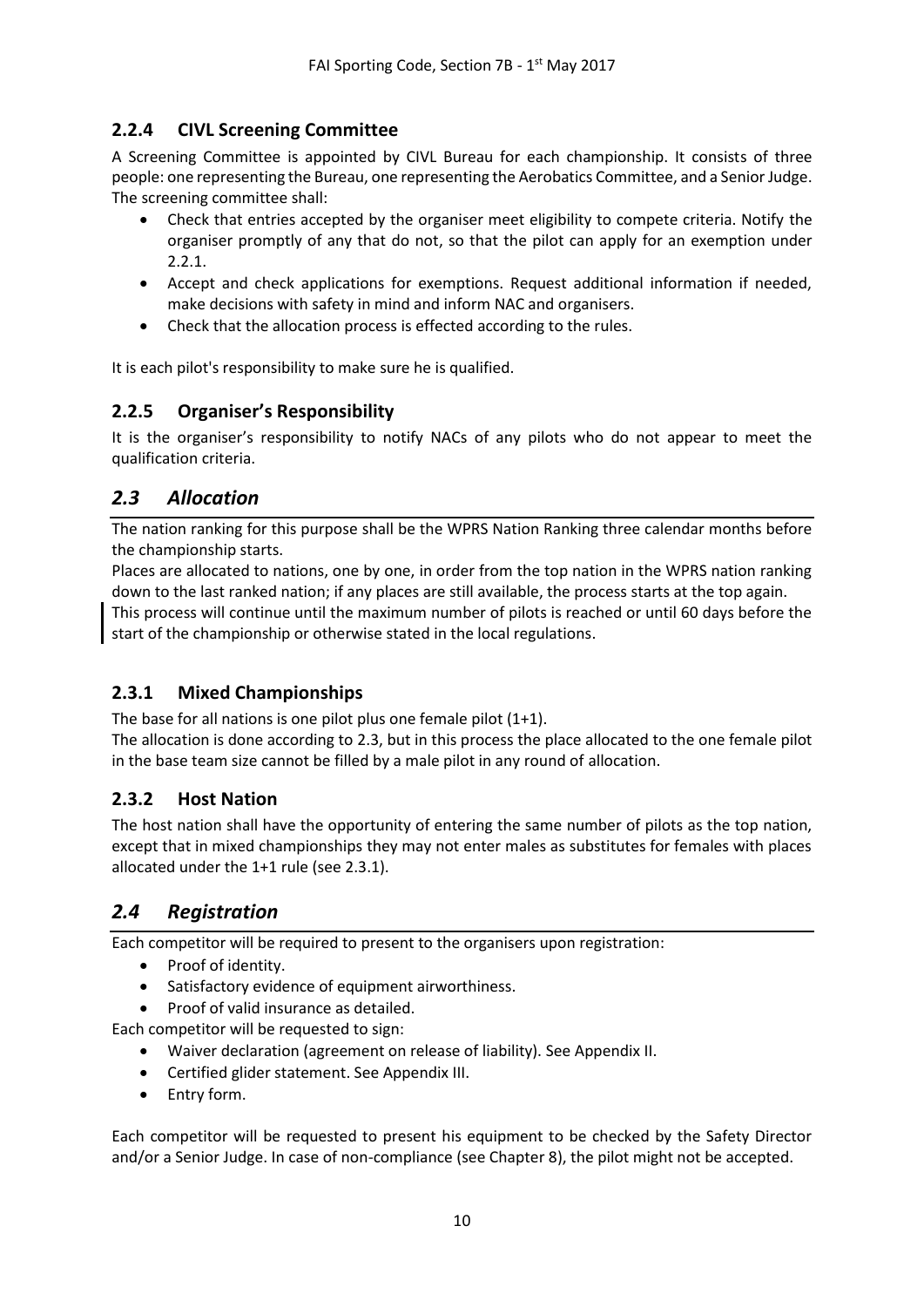# <span id="page-10-0"></span>**3 BRIEFINGS**

# <span id="page-10-1"></span>*3.1 General Briefing*

A general briefing is attended by all pilots before the start of the first run. It is mandatory for all pilots to attend the meeting.

The general briefing includes:

- Review of Local Regulations
- Election of the Pilot and Safety Committees.
- Cuts policy.
- Maximum wind limits.
- Safety briefing (see Common Section-4 and 9).

# <span id="page-10-2"></span>*3.2 Pilot Committee*

A Pilot Committee must be formed and shall include three pilots elected by the competitors from nominations put forward by the Meet Director.

# <span id="page-10-3"></span>*3.3 Safety Committee*

As per Common Section 4.

# <span id="page-10-4"></span>*3.4 Daily Briefing*

It is mandatory for all pilots to attend the daily briefings.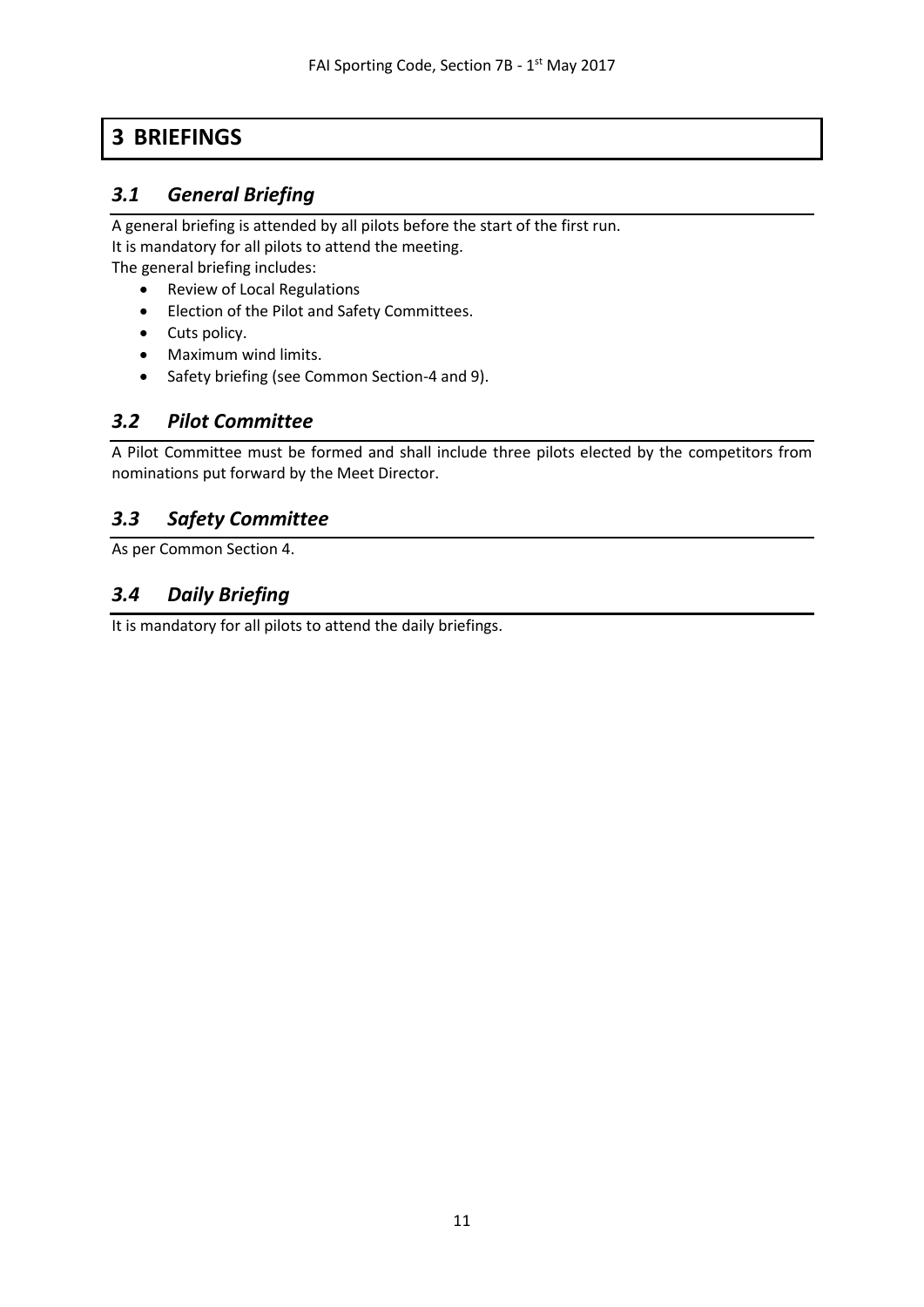# <span id="page-11-0"></span>**4 RUNS**

# <span id="page-11-1"></span>*4.1 Official Practice Period*

As per Common Section 7-2. All aspects of the organisation are in place except that there is no judging or scoring.

Timings of the practice runs are stated in the Local Regulations.

# <span id="page-11-2"></span>*4.2 Cuts*

Cuts are allowed after a minimum of 2 valid runs.

Cuts policy is decided by the Meet Director in agreement with the Chief Judge.

Cuts policy will be presented and discussed during the general briefing.

Cuts policy may evolve during the event depending on weather or other variable elements. In this case, it is presented during the daily briefing.

A pilot which has been cut must remain available until the end of the championship for show flights, otherwise he may be disqualified from the competitions.

# <span id="page-11-3"></span>*4.3 Programmes*

Programmes may be free, imposed or restricted.

In an imposed or restricted programme, the Meet Director and/or the Chief Judge are entitled to specify technical limitations.

# <span id="page-11-4"></span>*4.4 Pre-Flyers*

Pre-flyers may be used at the discretion of the Meet Director.

# <span id="page-11-5"></span>*4.5 Start Order*

The starting order of the first run is set by a random draw or the reverse order of the last updated WPRS. For subsequent runs, pilots/pairs will start in the reverse order of the last updated competition standing.

In case a pilot notices a technical problem to his equipment before taking off, the start marshal or drop master must be informed and a delay might be granted.

# <span id="page-11-6"></span>*4.6 Announcement of Programme Start*

Before starting the programme, every pilot/pair has to make one "big ear" to notify to the judges the start of the run.

If, before starting the first manoeuvre, he estimates the conditions unsafe or the altitude too low to complete the run, the judges are notified by making 2 "big ears". Then the pilot has to fly down immediately to a safe landing without making any aerobatic manoeuvre.

The pilot/pair will be allowed a re-flight, except when judges estimate that the pilot/pair showed unsportsmanlike behaviour: in this case, warning(s) might be issued. Nevertheless, it is always the pilot's responsibility when to start his routine.

# <span id="page-11-7"></span>*4.7 Flight Box*

Aerobatic manoeuvres are only allowed in the flight box.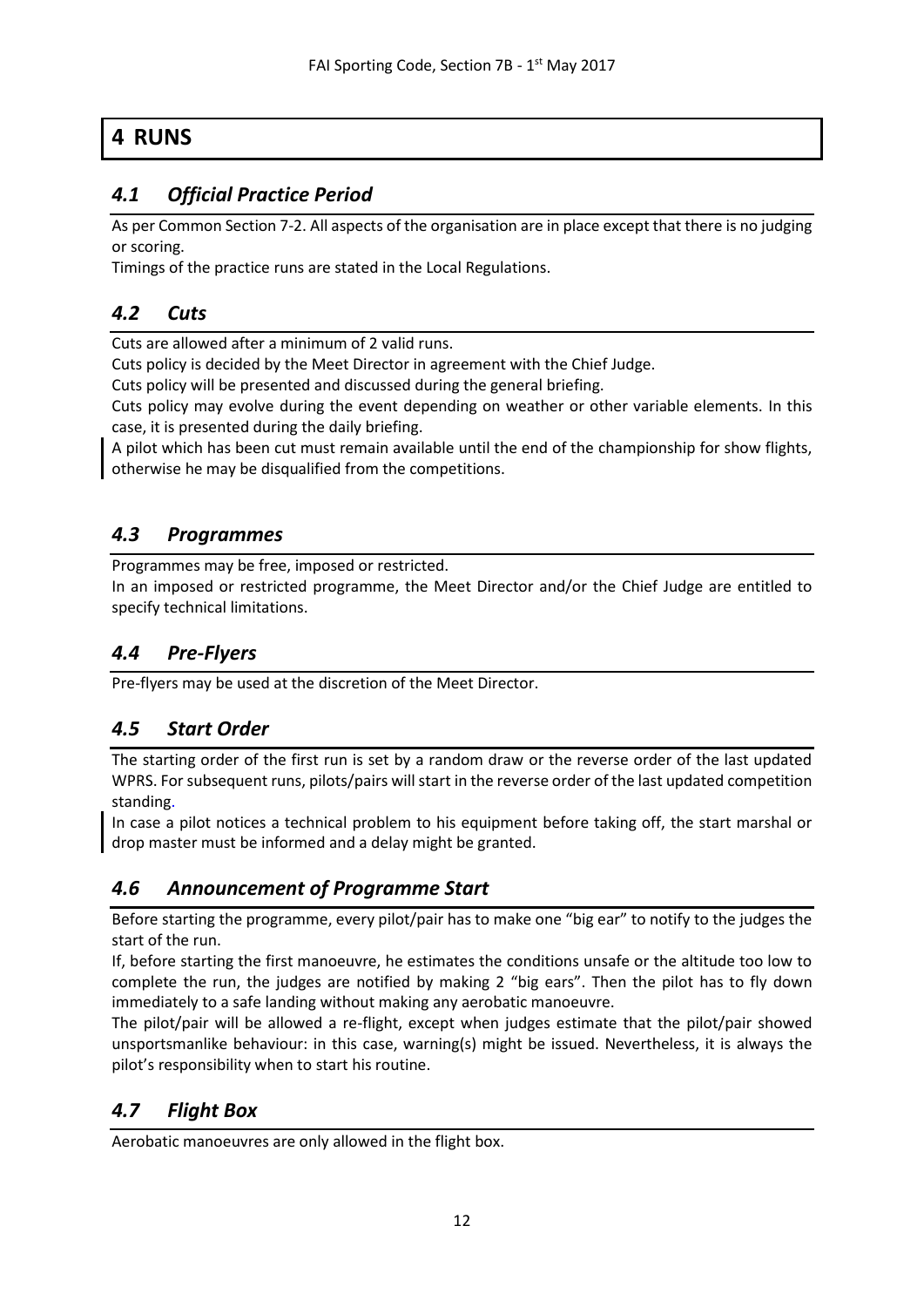The characteristics of the flight box are explained during the general briefing, and when necessary, updated at the daily briefing. A detailed image clearly showing no-fly zones and the general area of the flight box will be permanently displayed on the official information board.

At take-off, information on the wind strength along the run and at landing must be provided and constantly updated.

The Meet Director, in agreement with the Safety Director and Chief Judge, define the maximum strength of wind acceptable. This is discussed at the general briefing.

It is strictly forbidden to fly over the public at any height (immediate elimination from the competition), even when the flight box technically extends over that area (no fly zone).

# <span id="page-12-0"></span>*4.8 Emergency Stop Signal*

In case of emergency, the flight box can be closed.

A sound signal (loud enough to be heard by pilots) and/ora visual signal (cross and additionally a smoke bomb can be used) over the raft to announce that all aerobatics manoeuvres and all water landings must immediately stop. Pilots in the air must fly down and dry land safely.

# <span id="page-12-1"></span>*4.9 Re-flight*

The Meet Director or the Chief Judge may allow a re-flight if a pilot/pair has not been given the opportunity to make a scored run. In case of a re-flight the pilot/pair shall repeat the same manoeuvres that had been flown prior to the moment the run was interrupted. When a pilot/pair is disturbed by any external factor during the landing (safety boat, unauthorised craft, swimmers etc) only the landing will be repeated and scored, and will be preceded by the last manoeuvre flown during the interrupted run.

When a re-flight cannot be granted due to lack of time (final run) the preceding run score will be considered by the Judging team. Providing all affected pilots agree, the run may be validated. If not, the run is cancelled and the scores are disregarded.

# <span id="page-12-2"></span>*4.10 Validation of Run*

A run is valid if all competitors have been given the opportunity to make a scored flight.

In case of difficulties (meteorological conditions, logistics etc.), the Meet Director may decide to cancel or stop a run after consultation with the Safety Director, Chief Judge and Pilot Committee.

If a run cannot be completed one day, it will be continued on the next scheduled day, provided that similar meteorological conditions prevail.

If a run cannot be completed before the end of the time allowed for the competition, the run is cancelled and the scores are disregarded.

# <span id="page-12-3"></span>*4.11 Communication*

Radios and / or mobile phones can be used for communication, including between pilots of the same pair.

The start of the run must be communicated by operating staff to the judges who will acknowledge confirmation.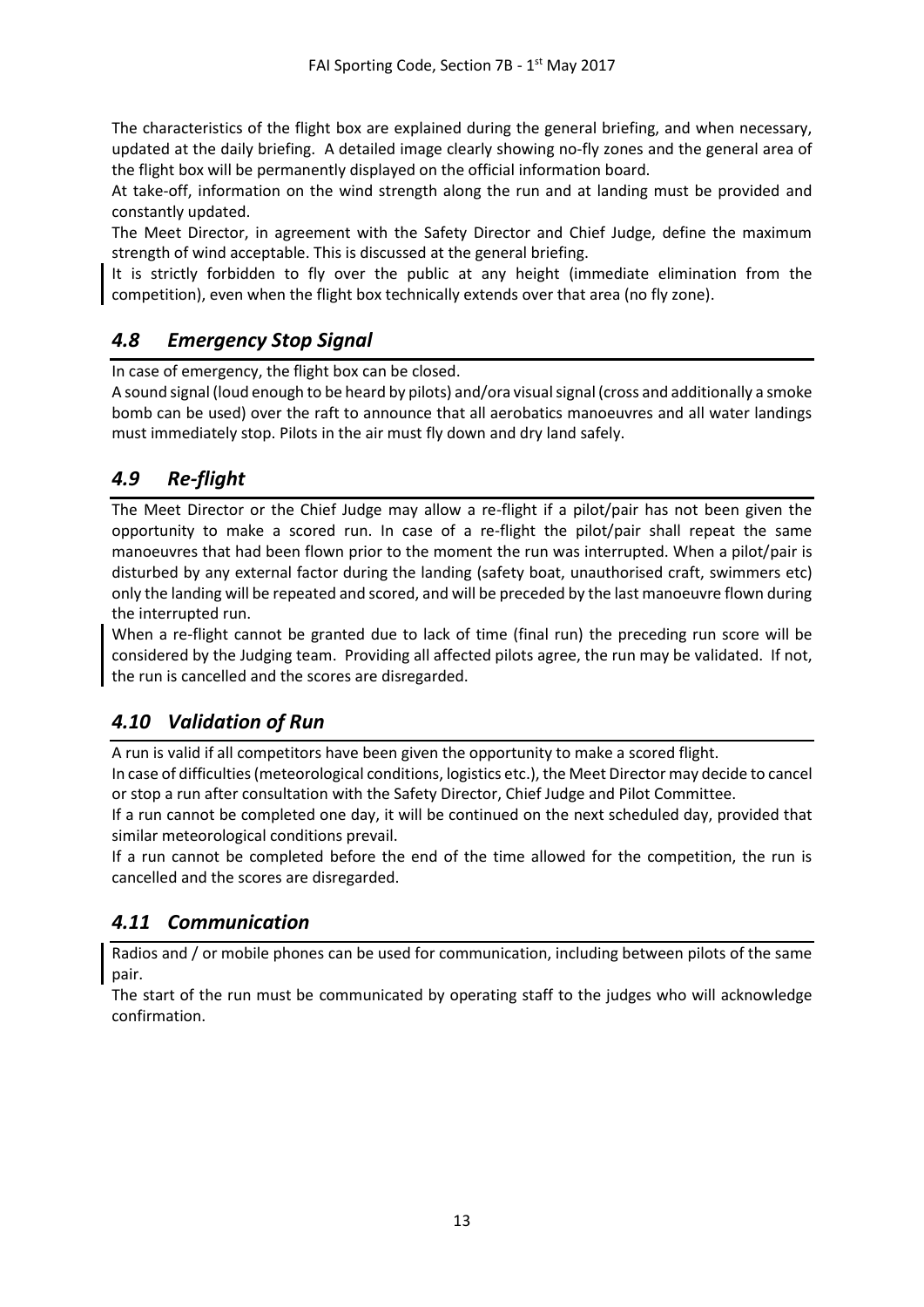# <span id="page-13-0"></span>**5 MANOEUVRE DEFINITIONS AND EVALUATION CRITERIA**

# <span id="page-13-1"></span>*5.1 Solo and Synchro*

#### **Manoeuvre**

- Description, minimum criteria
- Technical evaluation criteria
- Connections and other criteria
- Technical scoring coefficient

### **Full Stall**

- Full stall. No specified duration.
- Entry, control of pendulum movement, control of direction and exit or connection.
- Twisted Full Stall: twisted on the entry, stay twisted when the glider stalls, untwist during the dive.
- Free connection.
- $1.00$

### **Tail Slide**

- Backward flying with open glider. Minimum 3 seconds.
- Maintenance of the shape, stability, perceptible backwards flight, control of direction, duration, exit or connection.
- Free connection.
- 1.15

### **SAT**

- Evenly balanced SAT rotation. Minimum 2 rotations in SAT.
- Entry, angle of wing (90° for max score), low sink rate exit or connection (no collapse penalty for tip collapse during exit).
- Twisted SAT**:** twisted on the entry, must stay twisted for 2 turns can be exited untwisted.
- Forbidden connection to combo manoeuvres.
- 1.25

### **Wingover**

- Series of pendulum turns with change of direction each time. Minimum twice to one side, twice to the other side with high angle (minimum 135°).
- Rhythm, flow, trajectory, angle (minimum 135° for maximum score the higher the better).
- Twisted Wingover**:** must be twisted during the entry, and stays twisted until the glider stabilises.
- Free connection.
- 1.35

### **Asymmetric Spiral**

- Series of pendulum turns in the same direction each time.
- Rhythm, flow, trajectory, angle (135° for maximum score the higher the better).
- Free connection.
- 1.35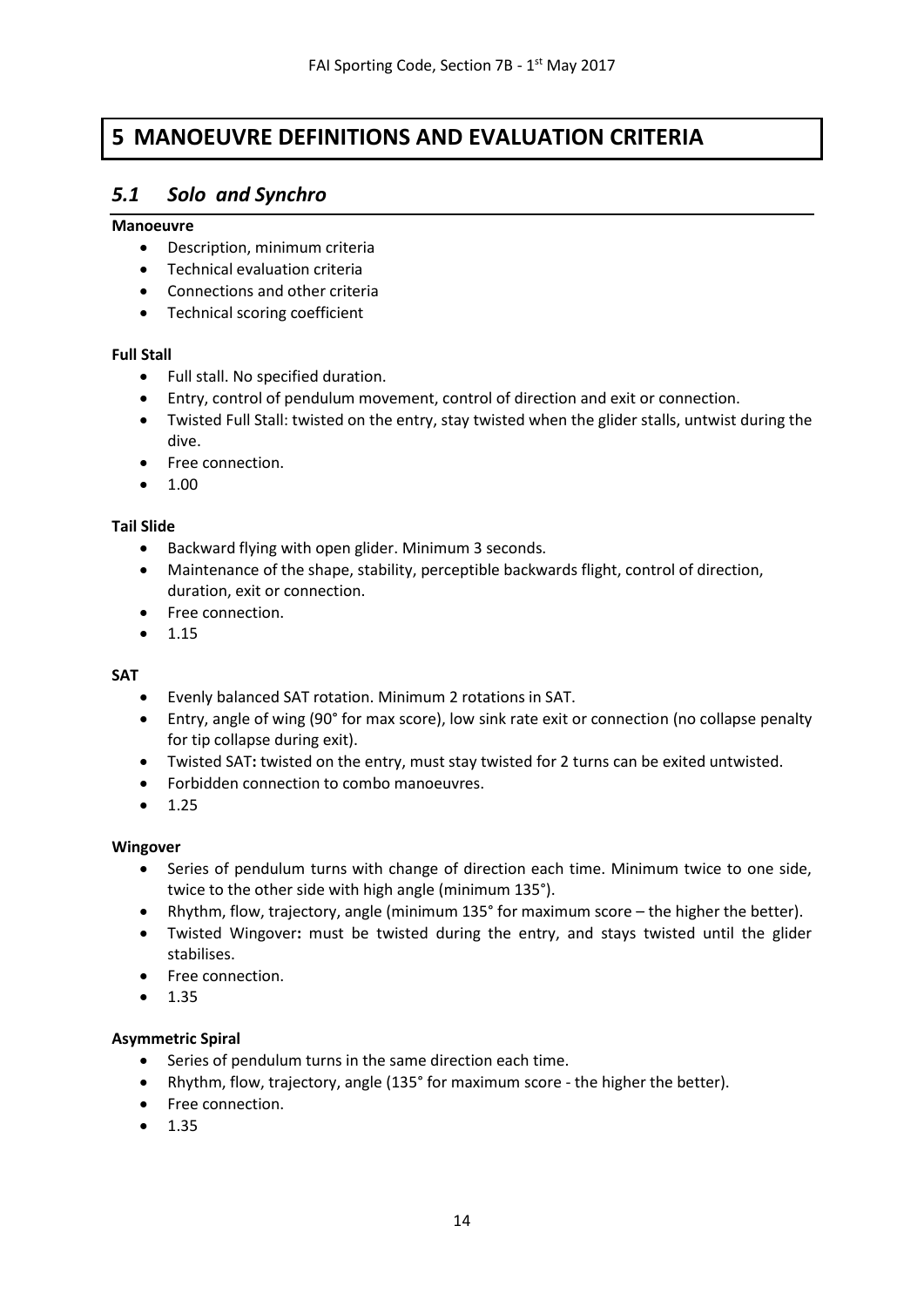### **Looping(inversion)**

- Entry from asymmetric spiral or a normal spiral. Reversal of a revolution that makes the pilot turn around the wing in a roll movement. Minimum angle: 135°.
- Entry, energy, timing, flow, trajectory (pitch movement), angle (180° for maximum score), exit or connection.
- Twisted Looping**:** twisted on the entry, must stay twisted until the glider stabilises.
- Free connection.
- 1.50

### **Asymmetric SAT**

- Entry from, say, spiral or wingover in same direction (old school).
- Energy, timing, flow, trajectory (SAT rotation), angle (135° for maximum score), asymmetric dynamic exit (no collapse, no stall).
- Free connection.
- 1.55

### **Dynamic Full Stall**

- Straight climb. Minimum 1 rotation (minimum 45° backwards pitch) + full stall. No specified duration.
- Energy, importance of pitch (90° for maximum score), control of direction and exit or connection.
- Twisted Dynamic Full Stall: twisted on the entry, stay twisted when the glider stalls, untwist during the dive.
- Flipped Dynamic Full Stall: body flip either forward or backwards during the stall. Flip may begin during the climb out and must be completed before the dive.
- Free connection.
- $1.60$

### **Misty Flip**

- Straight entry & climb, 360° spin, straight horizontal dive, exit not more than 180° from the direction of entry.
- Importance of pitch on entry, 360°rotation, maintenance of shape, strong dive, no rotation on entry and exit, direction.
- Twisted Misty Flip**:** twisted on the entry, untwisted by the rotation of the glider.
- Free connection.
- 1.65

### **Mac Twist**

- Spin from spiral maintained until pendulum stabilised. Minimum 90° for maximum score.
- Energy and asymmetry on entry, speed and importance of rotation, pendulum stabilisation, fast exit or connection.
- Twisted Mac Twist**:** must be twisted during the entry, untwisted by the rotation of the Mac Twist Twisted.
- Free connection.
- 1.70

### **Helicopter**

• Perfect spin with open glider and vertical axe of rotation. Minimum 3 rotations.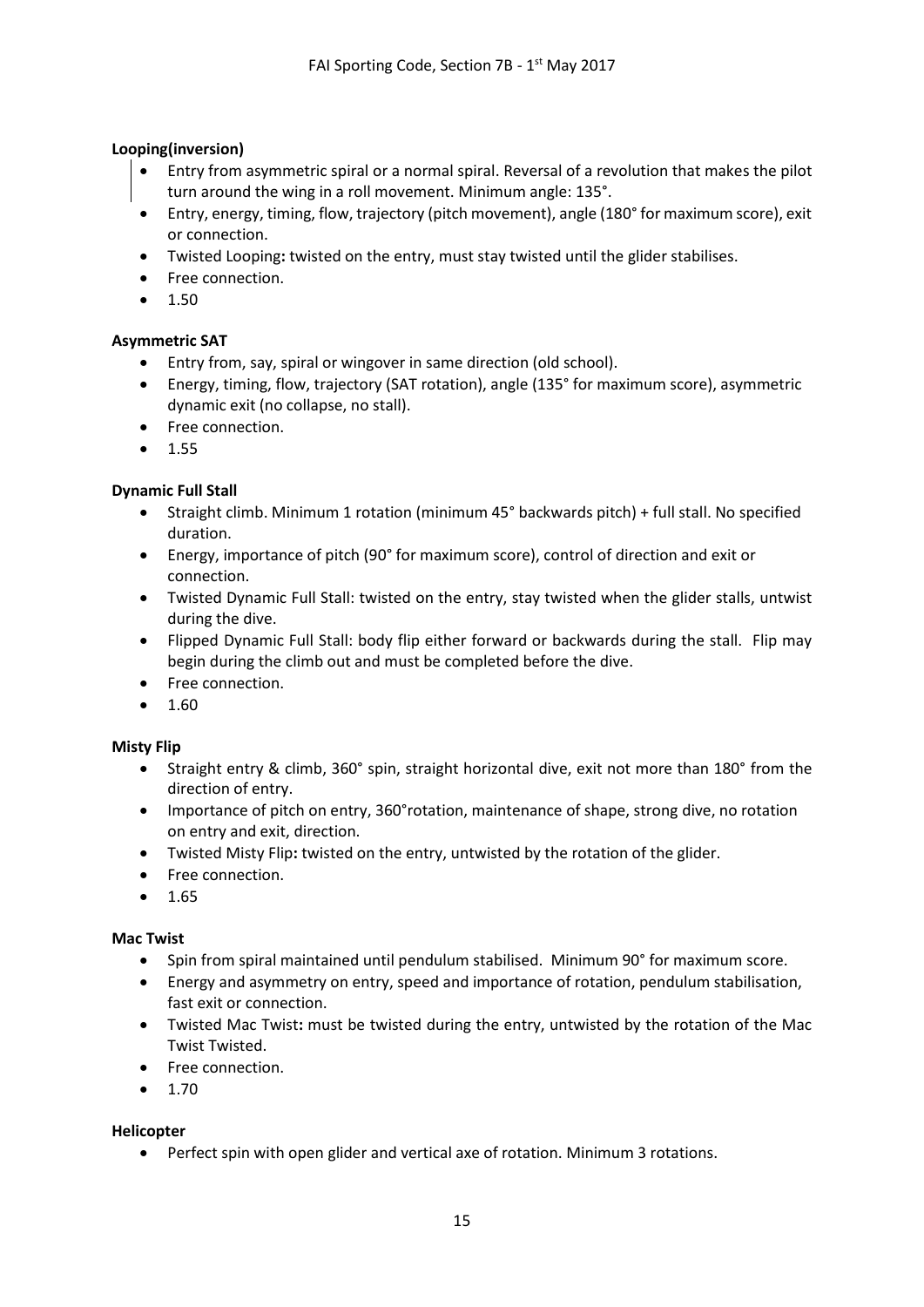- Maintenance of the shape, stability of rotation axis (vertical), speed of rotation, low sink rate, duration, exit or connection.
- Twisted Helicopter**:** twisting during the helicopter, must stay twisted for 2 turns, can untwist for the exit.
- Forbidden connection to combo manoeuvres (Twister, Heli-SAT…).
- 1.70

### **X-Chopper**

- Entry with high energy, constant & rapid climb, minimum 90°, minimum 360° spin, strong dive, exit dive not more than 270° from the direction of entry.
- Importance of pitch on entry, minimum 360° rotation, energy, maintenance of shape, strong dive.
- Free connection.
- $1.70$

### **Misty to Misty**

- Same criteria as for Misty Flip, transition: use the exit energy of the first Misty for the next one.
- Direction must be changed.
- Twisted Misty to Misty**:** twisted on the entry, untwisted by the rotation of the glider.
- 1.75

### **Misty to Helicopter**

- Same criteria as for a Misty Flip. Minimum 45° climb before rotation + transition to Helicopter + Heli criteria.
- Flow and speed of transition.
- Twisted Misty to Helicopter**:** must be twisted during the entry, untwisted by the rotation of the Misty.
- Forbidden connection to Heli.
- 1.75

#### **Misty Reverse**

- Misty Flip entry, 360° rotation stopped and connected straight into a Helicopter in the opposite direction.
- Energy on entry, timing, flow, angle, connection to Heli (fluidity, rapidity, openness).
- Free connection.
- 1.80

#### **Tumbling**

- Asymmetric or inversion entry, perfect pitch movement. Minimum 1 rotation.
- Energy on entry, timing, flow, trajectory (pitch movement), angle (180° for maximum score, minimum 135°), exit or connection.
- Forbidden connection to Infinite.
- Twisted Tumbling**:** twisted on the entry, must stay twisted, untwist at the exit NOT during the turns.
- This manoeuvre cannot be one of the last two manoeuvres.
- 1.80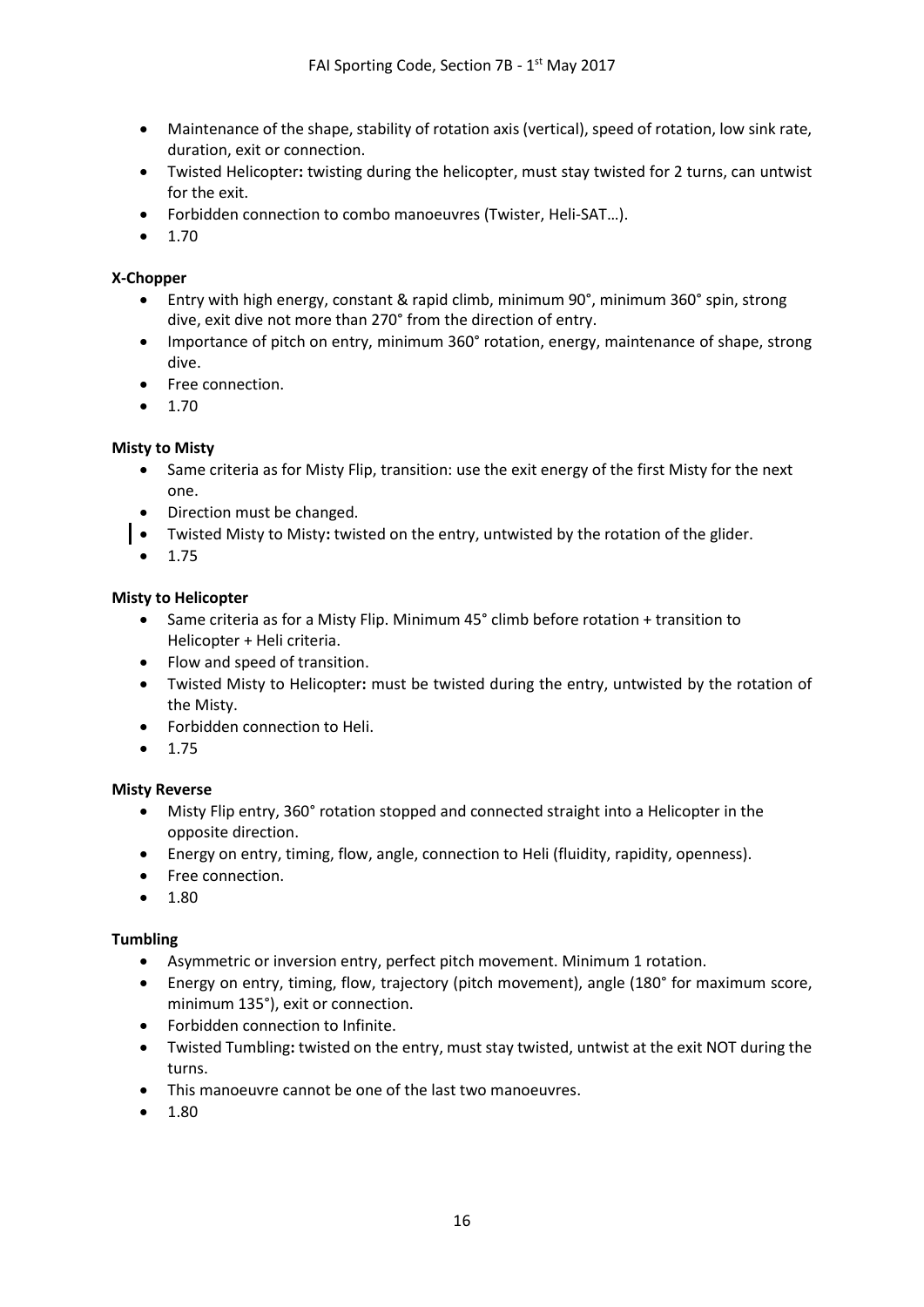### **SAT to Helicopter**

- Minimum 2 SAT rotations + connection +minimum 3 Heli rotations.
- Flow and speed of transition.
- Twisted SAT to Heli**:** twisted on the entry, must be untwisted during the transition into helicopter, NOT before.
- Forbidden connection to Heli.
- 1.85

### **Mac Twist to Helicopter**

- Mac Twist criteria + spiral maintained to Heli +minimum 3 Heli rotations.
- Flow and speed of transition.
- Twisted Mac Twist to Heli**:** must be twisted during the entry, untwisted by the rotation of the Mac Twist.
- Forbidden connection to Heli.
- 1.85

### **Twister (Helicopter to Helicopter)**

- Heli to one side, Heli to other side. Minimum 3 rotations each side.
- Speed of transition.
- Forbidden connection to Helicopter.
- 1.85

### **Helicopter to SAT**

- Minimum 3 Heli rotations + connection to minimum 2 SAT rotations.
- No rotation on entry and exit, direction.
- Twisted Heli to SAT**:** twist during the helicopter. Must stay twisted during the whole transition, at least 1 turn of SAT twisted. Can untwist on the exit.
- Forbidden connection to SAT.
- 1.85

### **Corkscrew**

- Tumbling entry, spin during the entry over the glider (minimum 120°) into a Helicopter.
- Energy on entry, timing, flow. Stable entry into the Helicopter.
- Twisted Corkscrew: twisted during the entry, untwisted by the rotation of the cork.
- Free connection.
- $1.90$

### **Cowboy**

- Misty Flip to dive to Helicopter.
- Same criteria as for Misty Flip. Minimum 45° climb before rotation + forward dive + short SAT move + transition to Helicopter + Heli criteria.
- Twisted Cowboy: must be twisted during the entry, untwisted by the rotation of the Misty.
- Forbidden connection to Heli.
- 1.90

### **Infinite Tumbling**

- Series of perfect Tumbling (pitch movement). Minimum entry plus 5 rotations.
- Rhythm, flow, trajectory (no roll movement), tension in the lines and glider, duration, exit or connexion.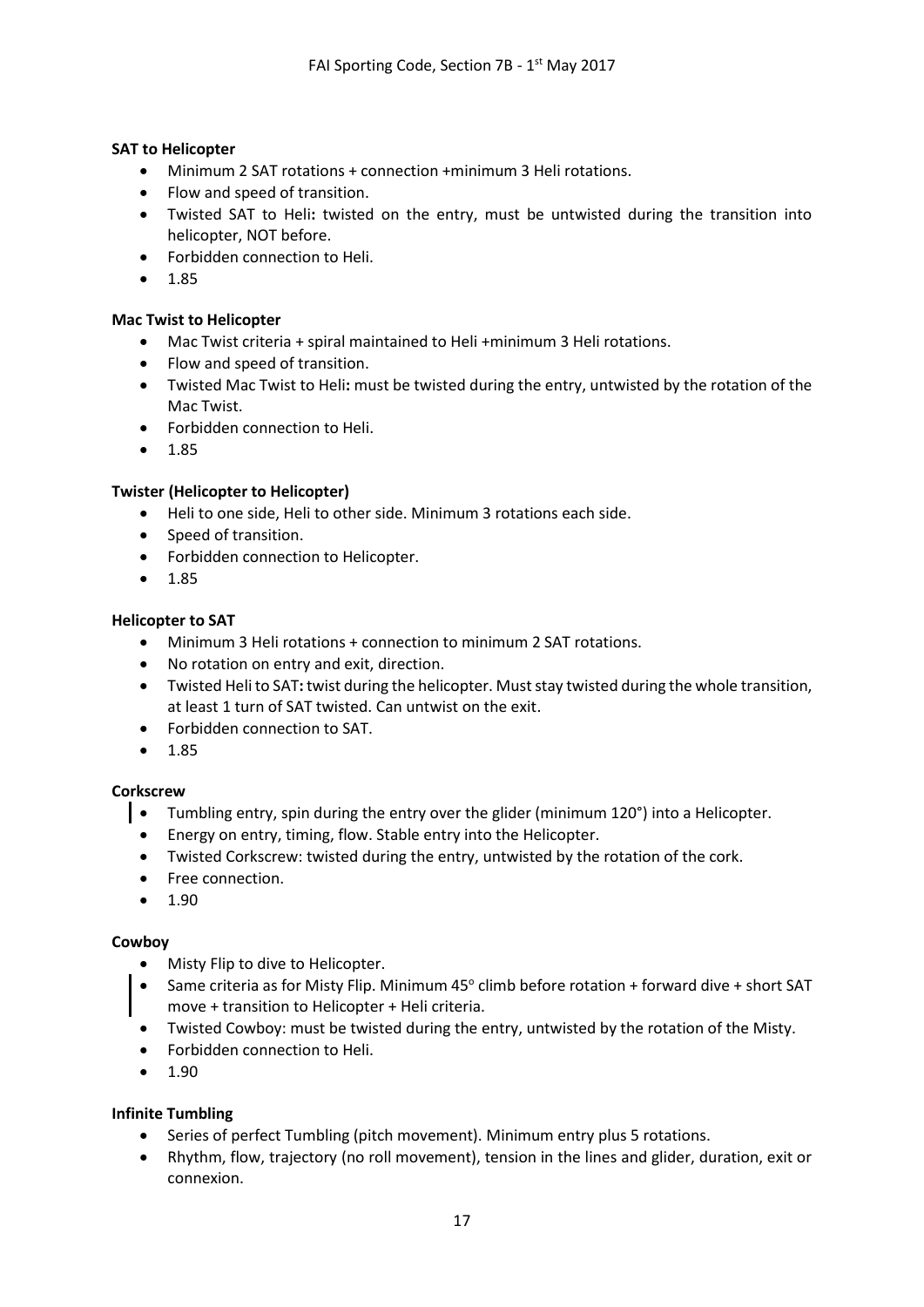- Twisted Infinite**:** twisted on the entry, must stay twisted, untwist at exit NOT during the turns.
- Flipped Infinite Tumbling: body flip either forward or backwards during the Infinite Tumbling. Flip must begin and end at the same point of one full rotation.
- Forbidden connection to Tumbling or Anti-Rhythmic.
- This manoeuvre cannot be one of last two manoeuvres.
- 1.95

### **Rhythmic SAT**

- Entry without pitch, constant progression. Minimum 135° in the best rotation, 180° for maximum points + 1 straight rotation at the end.
- Rhythm and regularity of the variation of the axis, flow, angle, exit or connection.
- Twisted Rhythmic SAT**:** twisted on the entry, must stay twisted, untwist at the at exit NOT during the turns.
- Forbidden connection to Tumbling, Infinite and Anti Rhythmic.
- This manoeuvre cannot be one of last two manoeuvres.
- 1.95

### **Joker**

- Tumbling entry. 1 rotation only, stopped during the dive. Exit with high energy connected to a Helicopter to the same side + SAT to Heli connection.
- Energy on entry, timing, flow, energy on exit, angle, connection to Helicopter (fluidity, rapidity). Only 1 Tumbling rotation.
- Twisted Joker**:** twisted on the entry, twisted on the dive, must untwist during the connection into helicopter.
- Free connection.
- $2.00$

### **Anti-Rhythmic SAT**

- Entry by Tumbling, minimum 135° in the first rotation (180° for maximum points) + 1 SAT rotation at the end.
- Rhythm and regularity of the decreasing angle of the axis, flow, exit or connection.
- Twisted Anti Rhythmic SAT from Cab Slide**:** twist during the Infinite turns, must stay twisted until the SAT. Must stay twisted for 1 SAT rotation, can untwist for the exit.
- Twisted Anti Rhythmic SAT from Tumbling**:** twisted on the entry, must stay twisted until the SAT. Must stay twisted for 1 SAT turn, can untwist for the exit.
- Free connection.
- This manoeuvre cannot be one of last two manoeuvres.
- 2.00

#### **Esfera**

- Rhythmic SAT pulled to the vertical and followed by an Anti-Rhythmic to the other side.
- Twisted Esfera**:** twisted on the entry. Must stay twisted until going vertical, untwist when vertical and twist again on the other side for the Anti-Rhythmic. Must stay twisted for at least one SAT rotation. Can exit untwisted. The pilot must twist immediately after untwisting. Untwist during 1 rotation and twist again during the next rotation.
- Free connection.
- This manoeuvre cannot be one of the last two manoeuvres.
- $2.10$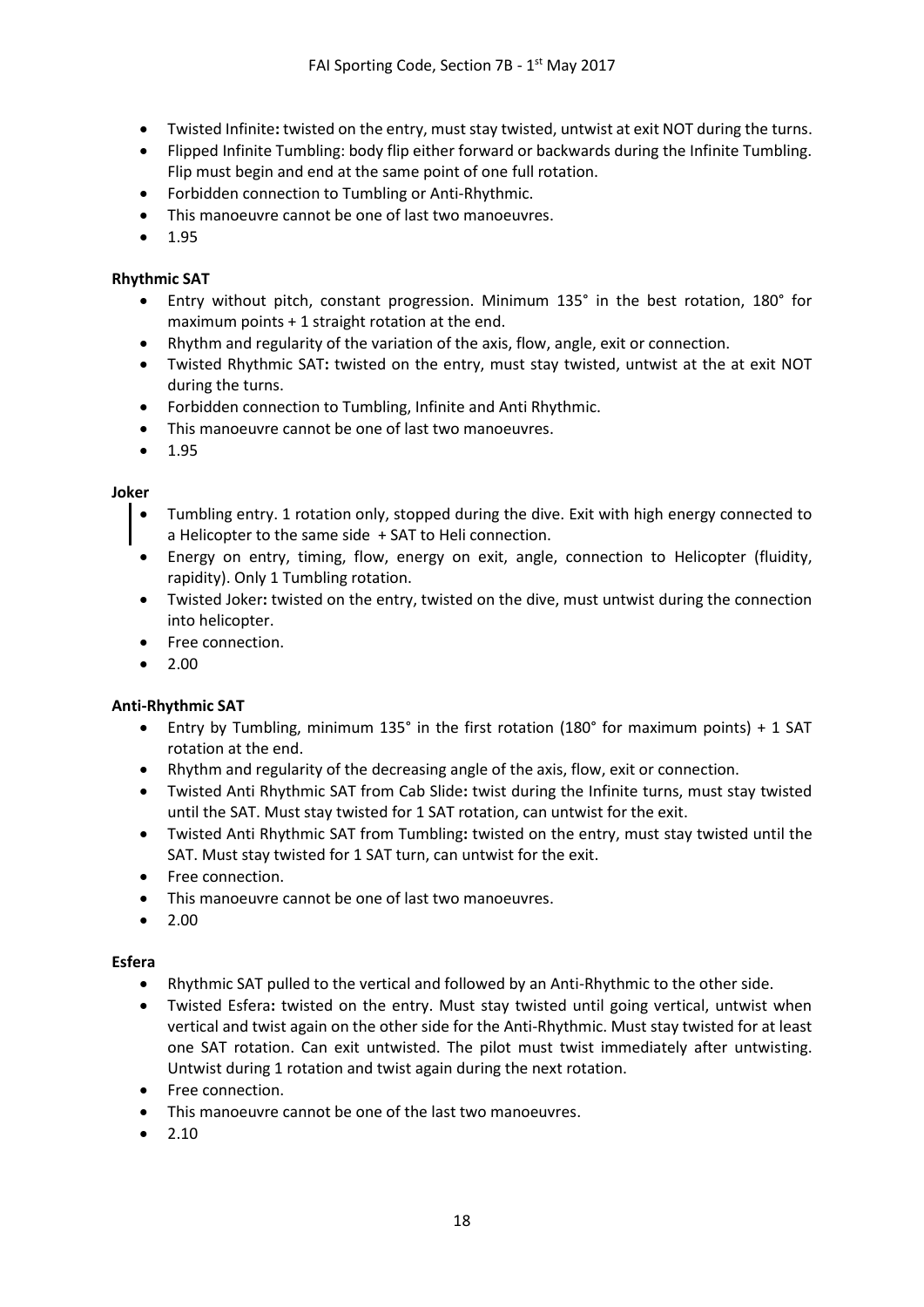### **Misty to Tumbling**

- Misty Flip followed by a high Tumbling using dive into the Misty Flip.
- Energy on entry, timing, flow.
- Possibility to connect to Infinite Tumbling.
- This manoeuvre cannot be one of the last two manoeuvres.
- $2.20$

# <span id="page-18-0"></span>*5.2 Synchro only*

### **Manoeuvre**

- Description, minimum criteria
- Technical evaluation criteria
- Connections and other criteria
- Technical scoring coefficient

### **Rodeo SAT**

- Synchronised and rapid entry, proximity of the wings, flow, duration, exit.
- Minimum 2 revolutions around the SAT at the same altitude.
- Twisted Rodeo SAT: the SAT must be twisted on the entry, must stay twisted for 2 turns, can be exited untwisted.
- Free connection.
- 1.65

### **Rodeo Helicopter**

- Synchronised and rapid entry, proximity of the wings, flow, duration, exit.
- Minimum 2 spiral revolutions around the helicopter at the same altitude.
- Twisted Rodeo Helicopter: twisting during the helicopter, must stay twisted for 2 turns, can untwist for exit.
- Free connection.
- $1.70$

### **Bitch Switch**

- Synchronised and rapid entry, proximity of the wings flow duration, synchronised and rapid switch, exit.
- Minimum 2 spiral revolutions around the SAT at the same altitude for each pilot.
- Free connection.
- 1.75

#### **Bro Hook**

- One pilot flies straight, the other pilot approaches from behind and connects.
- Flow, entry, duration (min 5 sec.), disconnection.
- Free connection.
- 1.80

### **Synchro Spiral**

- Synchronised and rapid entry, proximity of the wings, duration, high sink rate, rapid and controlled exit.
- Minimum 2 revolutions, maximum distance is one paraglider line length between (approx. 10m).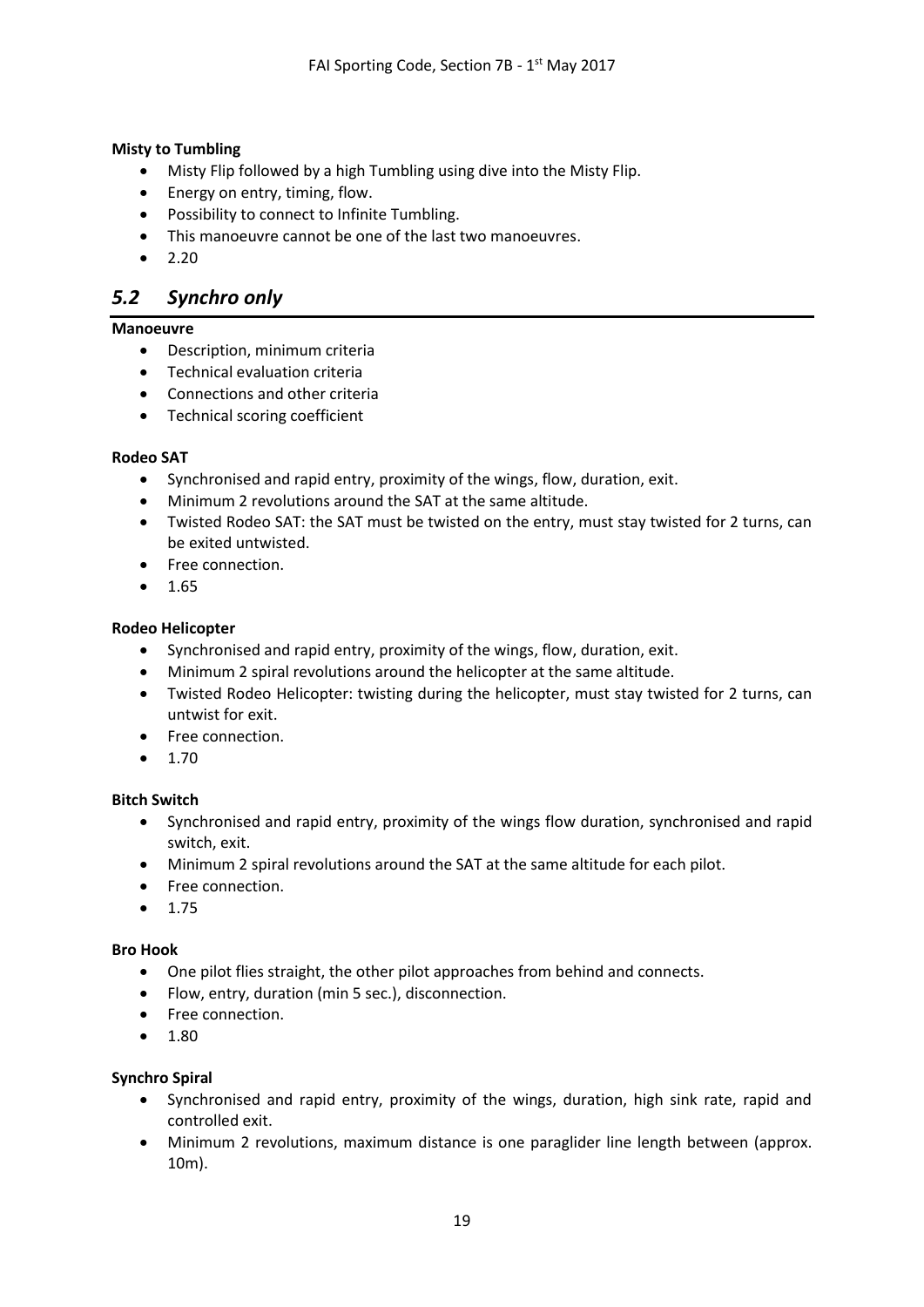- Free connection.
- $1.80$

### **Pitch Pendulum Synchro**

- Rapid and synchronised entry. Pilots should be vertically aligned for maximum score.
- Minimum twice, one over the other.
- Twisted Pitch Pendulum: both pilots must stay twisted during at least 2 revolutions.
- Free connection.
- This manoeuvre can only be one of the last 2 manoeuvres.
- 1.95

### <span id="page-19-0"></span>*5.3 Landing*

#### **Manoeuvre**

- Description, minimum criteria
- Technical evaluation criteria

#### **Approach and precision**

- Land on the raft for maximum score.
- Quality of the approach and precision (distance to the raft).

#### **Raft**

- Pilot standing for maximum score.
- Landing fully on the raft.

#### **Ground Spiral**

- Minimum 360° revolution, height of wing tip over water, less than3m at the lowest point.
- Entry (speed, sink rate), height of wing tip over water (touch for max. score).

#### **Synchro Ground Spiral**

- Minimum 720° revolution when performed independently, or 360° when following a Synchro Spiral (total 3 revolutions), height of wing tip below 3m at the lowest point.
- Entry (speed, sink rate), height of wing tip over water (touch for maximum score) in close proximity to each other.

#### **Hand touch**

• Precision, length of touch with hand.

#### **Foot touch**

• Precision, length of touch with foot.

#### **Jesus walk**

• Precision, length of walk and frequency of the steps.

#### **Spin**

- Minimum rotation: 1/2 turn before pilot lands.
- Speed of rotation, good sink rate and standing landing.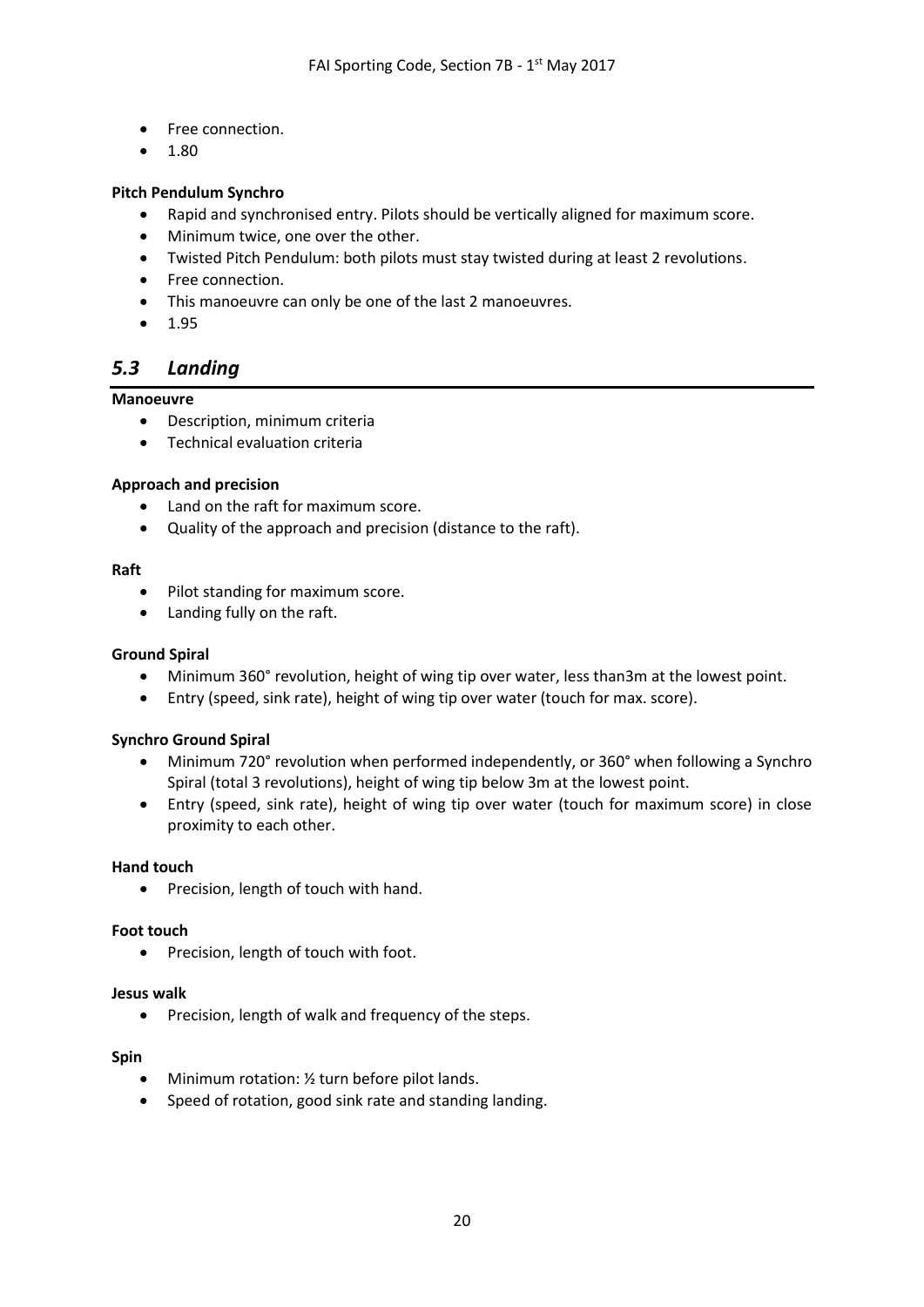# <span id="page-20-0"></span>*5.4 Choreography*

### **Manoeuvre**

• Technical evaluation criteria

### **Placement and Drift**

• For maximum score: start the programme considering the drift of the routine and finish with enough altitude for the (+ spiral) landing approaching the raft.

### **Management of Altitude**

• Managing all manoeuvres of the programme and using all the altitude available.

### **Flow**

• Each manoeuvre has to be flown fluently with good energy management.

### **Rhythm and Connection**

• Good energy management between the manoeuvres and smooth connections.

### **Originality and Diversity**

• Innovative and varied use of spin/stall/dynamic manoeuvres. Also moving to both sides left and right. Using different entries for manoeuvres. Appeal to public.

### **Synchro Coordination**

• Maintain the same altitude when performing the manoeuvres. Staying in close proximity to each other. Starting/ending manoeuvres simultaneously.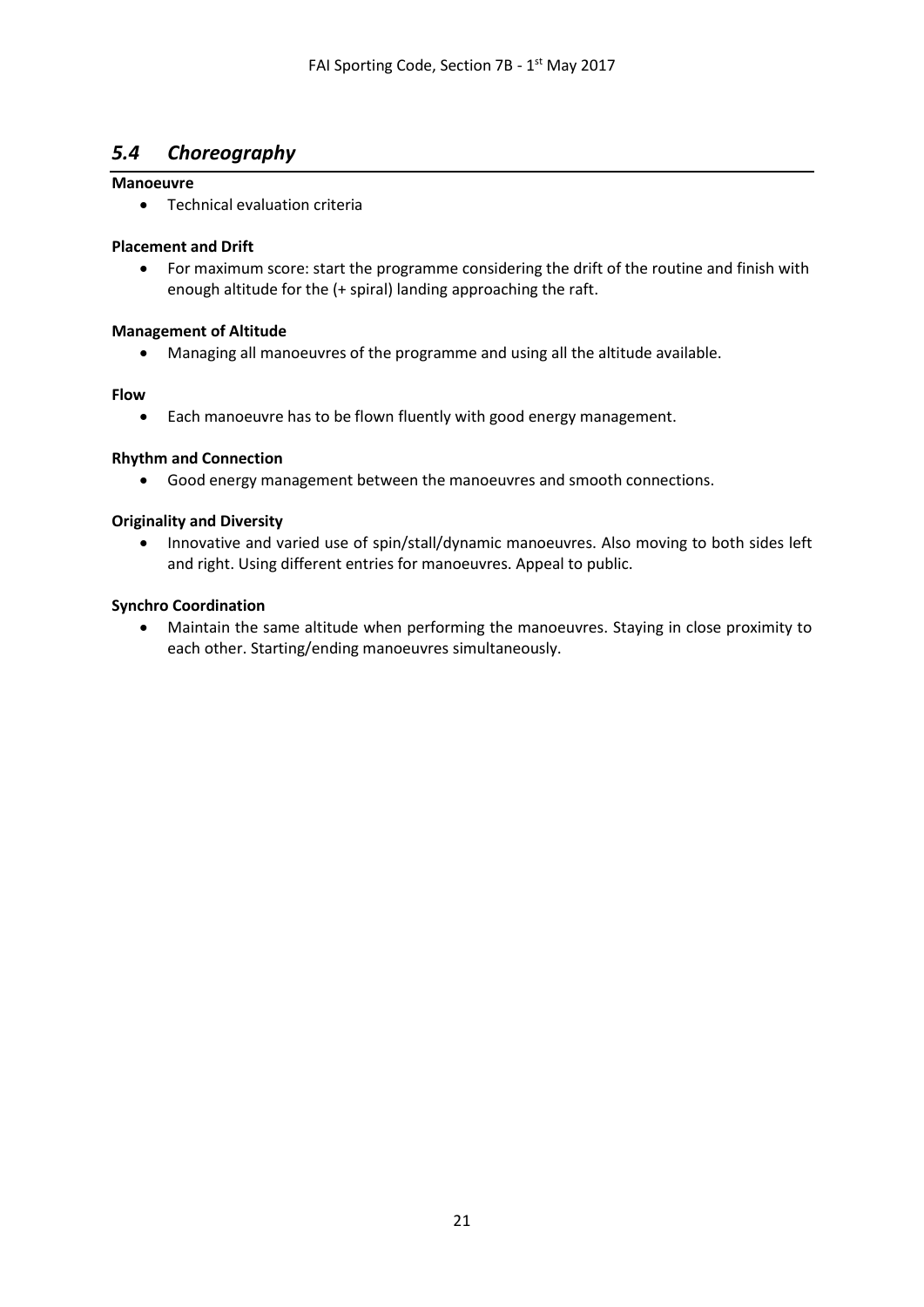# <span id="page-21-0"></span>**6 SCORING**

# <span id="page-21-1"></span>*6.1 Competition Validity*

A minimum of 2 runs is required to validate the Championships in each category (Solo and Synchro). A maximum of 7 rounds may be flown in each category.

# <span id="page-21-2"></span>*6.2 Champions*

## <span id="page-21-3"></span>**6.2.1 Solo**

The overall score of each pilot is calculated by adding up all his task scores. The winner has the highest scores. Pilots with the same score are ranked in the same position.

## <span id="page-21-4"></span>**6.2.2 Synchro**

Pairs of pilots can be of the same or different nationalities.

highest score. Pairs with the same score are ranked in the same position.

Pairs of pilots of different nationalities fly under their respective national flags and anthems. The overall score of each pair is calculated by adding up all their task scores. The winning pair has the

# <span id="page-21-5"></span>**6.2.3 Team**

The number of pilots constituting a national team (X) and the number of pilot scores used to calculate the team score (Y)will be stated in the Local Regulations.

There is no team competition in Synchro.

The run score of a nation is calculated by adding up the highest Yscores of that nation's team pilots (X) for that run. The overall team score is the sum of the run scores. The winning nation has the highest score. Nations with the same score are ranked in the same position.

### <span id="page-21-6"></span>6.2.3.1 Non Team Pilots

The number of pilots entered by a NAC might be higher than the number of pilots constituting a national team. Pilots that are not eligible to score for the national team are eligible to compete for the individual championships.

# <span id="page-21-7"></span>**6.2.4 Tied Scores**

If, at the end of the competition there is a tie for any of the first three places, the pilot or pair with the highest run score will be declared the higher placed pilot or pair. If both have the same highest score, the second highest scores will be considered.

# <span id="page-21-8"></span>*6.3 Scoring*

A scoring system that has been approved by CIVL (currently Acropyx) will be used for competition scoring.

A scoring system shall be tested at a major competition before it is used in a 1<sup>st</sup> Category event. Only manoeuvres defined in Chapter 5 are scored. Definitions include description, minimum criteria, technical evaluation criteria, connections, technical scoring coefficient and other criteria. There is no limitation in number and type of manoeuvres unless specified by the Meet Director and/or the Chief Judge. Any limitation must be clearly notified to all pilots prior to the start of the run. The judging panel consists of at least 3 CIVL qualified judges. No more than 2 judges can be of the same nationality.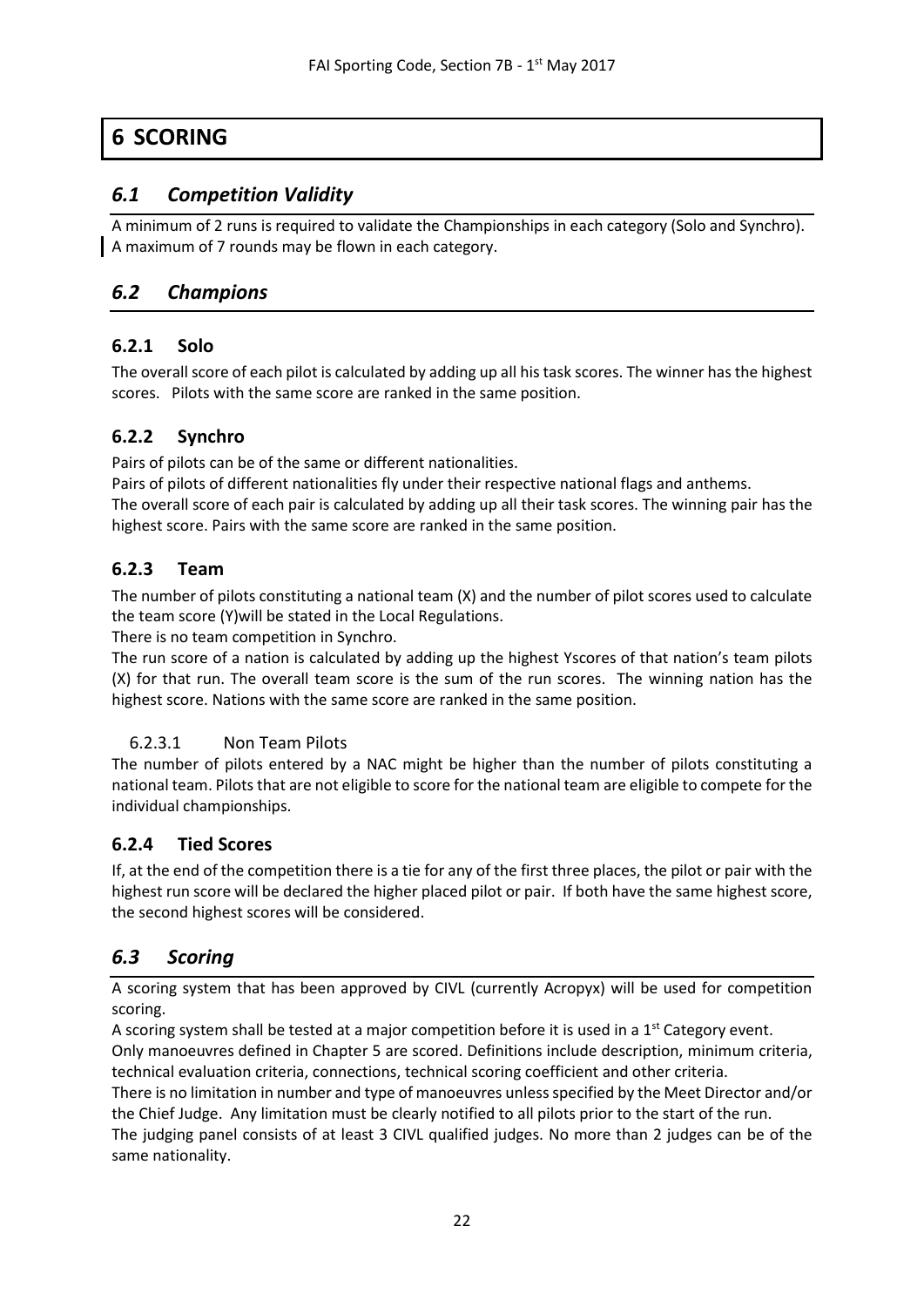# <span id="page-22-0"></span>**6.3.1 Solo**

Each judge awards 3 marks between 1 and 10: technical expression during the programme, general choreography, landing.

Marks are from 1 to 10, with half points.

The Judges' mark is composed of the average of the Judges' scores for technical expression (adjusted, see 6.3.1.1 below) + average score for choreography (including twisted and flipped bonus marks) + average score for landing.

The final mark is generated by the scoring software such that the technical expression component represents 40% of the final mark, choreography 40% and landing 20%.

These values can be modified depending on local factors. Information about the values in force will be provided, at the latest, at the general briefing.

### <span id="page-22-1"></span>6.3.1.1 Technical

Manoeuvres are judged according to:

- criteria
- difficulty coefficients
- penalties

The final mark for technical expression is the average mark multiplied by a difficulty coefficient, which is calculated as the average of the 3 highest coefficient manoeuvres flown during the run.

### <span id="page-22-2"></span>6.3.1.2 Choreography

Manoeuvres are judged according to:

- Placement and drift, number of manoeuvres, management of altitude (3/10)
- Flow, rhythm, connections, originality, diversity, style, overall artistic impact of the run (7/10)

### <span id="page-22-3"></span>6.3.1.3 Landing

Manoeuvres are judged according to:

- Approach and precision of the raft landing (3/10)
- Ground Spiral (5/10)
- Other tricks: hand and foot touch, Jesus walk, spin (2/10)

### <span id="page-22-4"></span>**6.3.2 Synchro**

Each judge gives 4 marks between 1 and 10: technical expression during the programme, general choreography, landing, synchronisation of manoeuvres.

Marks are from 1 to 10, with half points. The Judges'mark is composed of the average of the Judges' scores for technical expression + average score for choreography + average score for landing + average score for synchronisation.

The final mark is generated by the scoring software such that the technical expression component represents 25% of the final mark, choreography 25%, landing 25% and synchronisation 25%.

These values can be modified depending on local factors. Information about the values in force will be provided, at the latest, at the general briefing.

### <span id="page-22-5"></span>6.3.2.1 Technical

Manoeuvres are judged according to:

- criteria
- difficulty coefficients
- penalties

The final mark for technical expression is the average mark multiplied by a difficulty coefficient, which is calculated as the average of the 3 highest coefficient manoeuvres flown during the run.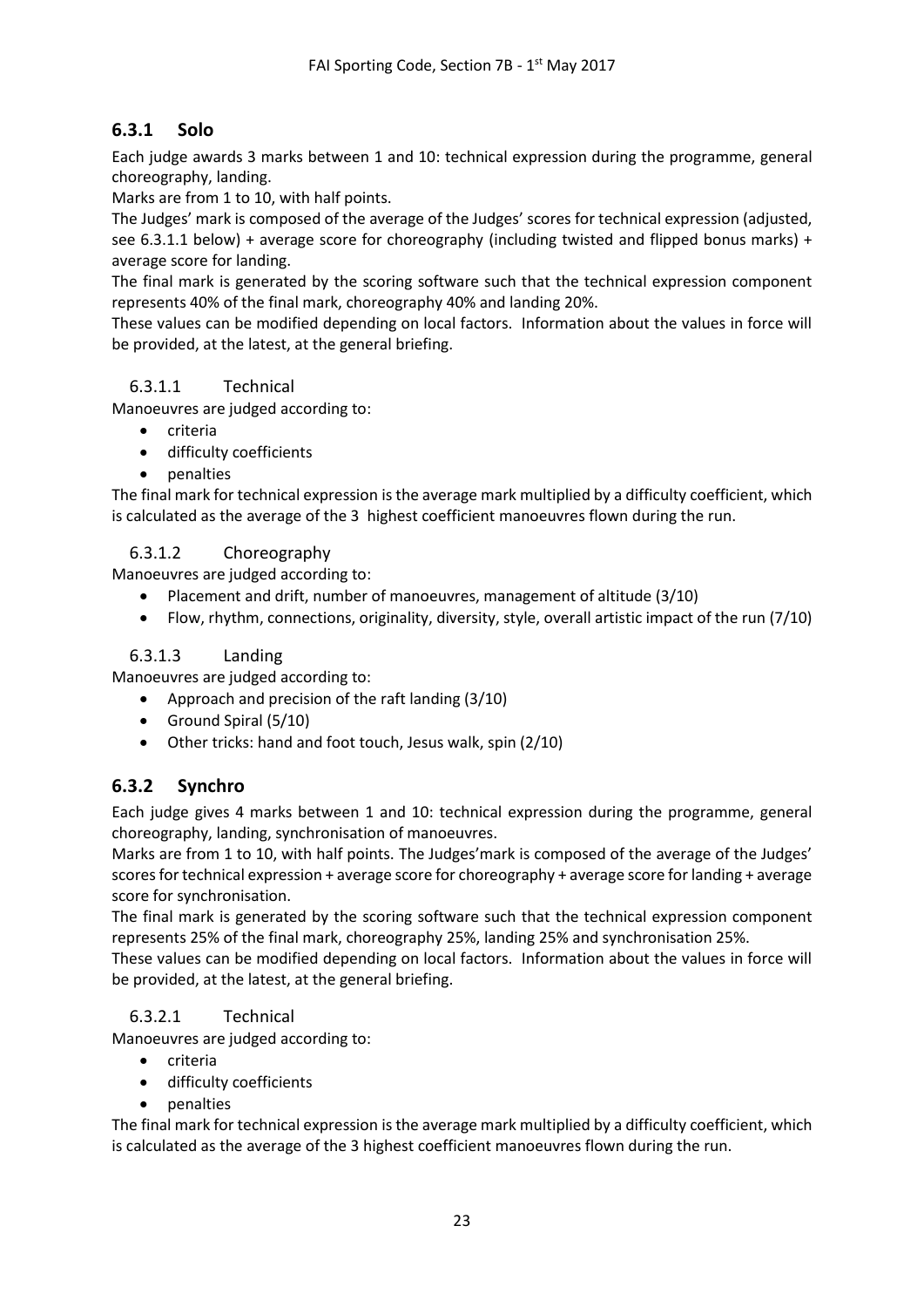### <span id="page-23-0"></span>6.3.2.2 Choreography

Judging criteria:

- Placement and drift, number of manoeuvres, management of altitude (3/10)
- Flow, rhythm, connections, originality, diversity, style, overall artistic impact of the run (7/10)

### <span id="page-23-1"></span>6.3.2.3 Landing

Judging criteria:

- Approach and precision of the raft landing (3/10)
- Ground Spiral (3/10), Mirror Ground Spiral (4/10) or Synchro Ground Spiral (5/10)
- Other tricks: hand and foot touch, Jesus walk, spin (2/10)

### <span id="page-23-2"></span>6.3.2.4 Synchronisation

Judging criteria is based on the average of the synchronisation achieved during all single manoeuvres (5/10) and an appreciation of the general synchronisation (5/10).

# <span id="page-23-3"></span>*6.4 Technical*

Each manoeuvre has a fixed difficulty coefficient in accordance with the table found in 5.1. (Solo) and 5.2 (Synchro).

### <span id="page-23-4"></span>**6.4.1 High coefficient manoeuvres**

During each run, a maximum of 2 manoeuvres with coefficient of 1.95 or more can be flown. If more than 2 such manoeuvres are flown, the extra manoeuvres will not be scored and their coefficients not taken into account for the determination of the average coefficient.

### <span id="page-23-5"></span>**6.4.2 Points Deductions**

The following provide some reference criteria. The judges shall appreciate the context in which the problem occurs, its importance, and the way in which the pilot manages the situation. Collapses/Tucks:

- 0 to 25%: 0 to 2.5 points reduction for the manoeuvre
- 25 to 50%: 2.5 to 5 points reduction for the manoeuvre
- 50 to 100%: 5 to 8 points reduction for the manoeuvre

Unplanned Change of Direction:

- < 90°: 0 to 2.5 points reduction for the manoeuvre
- 90 to 180°: 2.5 to 5 points reduction for the manoeuvre
- >180°: 5 to 8 points reduction for the manoeuvre

### Cravat:

Fast recovery and full control are required.

• <10% and recovery in less than 3s: 2.5 points reduction for the manoeuvre

• >50% and recovery in more than 3s: 2.5 to 8 points reduction for the manoeuvre Unplanned Twist

- <1 turn: 2.5 to 5 points reduction for the manoeuvre
- 1 turn or more: 5 to 8 points reduction for the manoeuvre

### <span id="page-23-6"></span>**6.4.3 Twisted manoeuvres**

During each run, up to 3 manoeuvres can be performed twisted. They will be rewarded with bonus points.

If more than 3 manoeuvres are flown twisted, the extra manoeuvres will not be scored and their coefficients not taken into account for the determination of the average coefficient. All manoeuvres allowed to be flown twisted in Solo can be performed twisted in Synchro.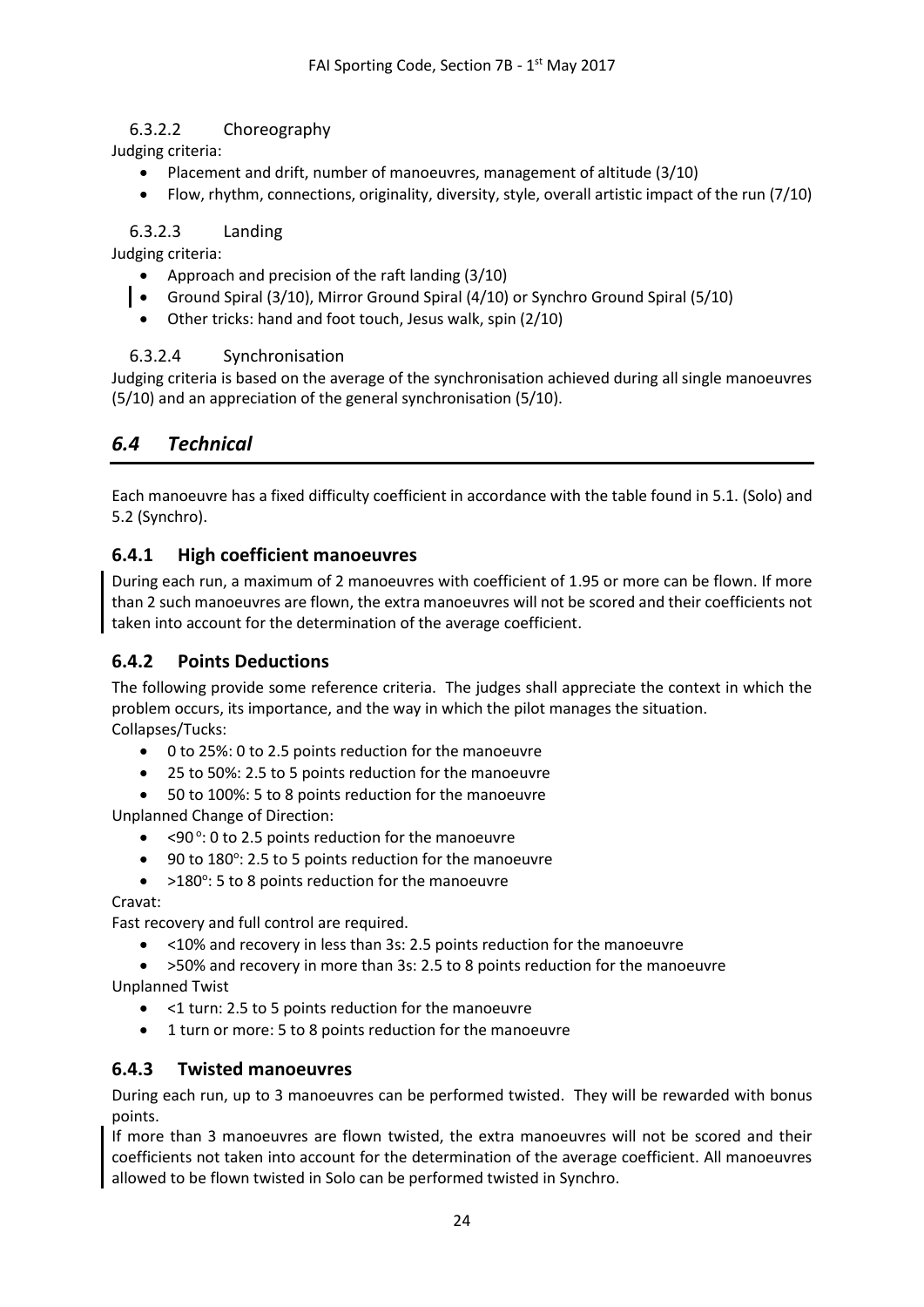# <span id="page-24-0"></span>**6.4.4 Twisted Bonus**

A manoeuvre performed twisted will increase the choreography mark as follows: Solo and Synchro:

- +5% Full Stall SAT Misty Flip Helicopter
- +6% Dynamic Full Stall Twisty Twist Misty to Heli
- +7% Looping Wingovers
- +8% Mac Twist Misty to Misty SAT to Heli Cowboy
- +9% Mac Twist to Heli Heli to SAT Corkscrew
- $\bullet$  +10% Tumbling Anti-Rhythmic
- +11% Infinite Tumbling Rhythmic SAT Joker
- +12% Esfera

Synchro only:

- +5% Rodeo SAT Rodeo Helicopter
- +11% Pitch Pendulum

## <span id="page-24-1"></span>**6.4.5 Flipped Manoeuvres**

During each run, up to 1 manoeuvre can be performed flipped. It will be rewarded with bonus points. If more than 1 manoeuvre is flown flipped, the extra manoeuvres will not be scored and their coefficients not taken into account for the determination of the average coefficient. All manoeuvres allowed to be flown flipped in Solo can be performed flipped in Synchro.

If a flipped manoeuvre is to be performed, it must be one of the last 3 manoeuvres, and must be announced before the run by personally informing one of the judges, or, at the latest before take-off, by requesting the start marshal or drop master to inform the judges.

### <span id="page-24-2"></span>**6.4.6 Flipped Bonus**

A manoeuvre performed flipped will increase the choreography mark as follows:

- +10% Dynamic Full Stall
- +12% Infinite Tumbling

# <span id="page-24-3"></span>**6.4.7 Synchro**

Each manoeuvre has a fixed difficulty coefficient in accordance with the listing found in 5.2.

All manoeuvres allowed to be flown twisted in Solo can be performed twisted in Synchro.

They will be rewarded by the same bonus points according to the same criteria. In addition, the following synchro manoeuvres will increase the choreography mark as follows:

- +5% Rodeo SAT
- +11% Pitch Pendulum

Point deductions for collapses, tucks, cravats and unplanned twists or changes of direction, as noted for Solo, will also be applied to Synchro scoring.

# <span id="page-24-4"></span>*6.5 Choreography*

Choreography is scored for the entire run, including the landing.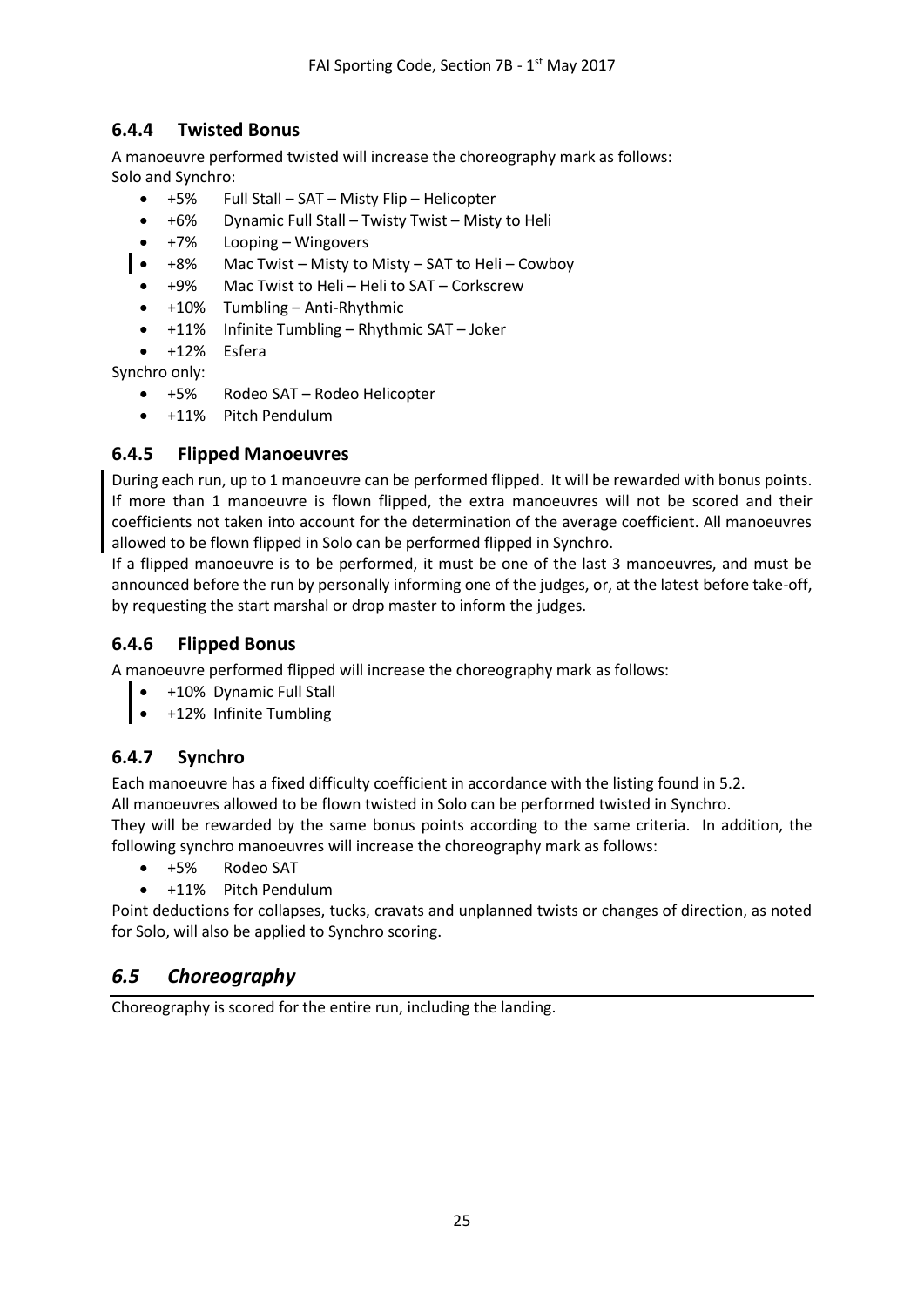# <span id="page-25-0"></span>**6.5.1 Repetition**

Each manoeuvre may only be performed once within the competition without deductions to the choreographic score, unless performed in the opposite direction i.e. left/right. When the same manoeuvre is flown more than once in the same direction during the same competition, every repetition will be accorded a deduction of the choreography mark. This rule also applies when the same manoeuvre is flown once untwisted and then twisted. Under certain conditions, the Chief Judge and/or Meet Director may choose to ignore this rule, in which case, information shall be provided at the briefing preceding that run.

For Rodeo SAT and Rodeo Helicopter, the rotation of the SAT or the helicopter will determine the direction of the manoeuvre

In Synchro, when the two pilots perform the same manoeuvre simultaneously in opposite directions, (mirror) the manoeuvre is considered as neutral, without a specific direction of rotation.

### <span id="page-25-1"></span>6.5.1.1 Deductions

The penalty for repetition is typically a reduction of 13% of the choreography mark for each repetition, but may be specified differently (especially for events where the completion of more than 4 runs is expected) and will be stated at the general briefing.

### <span id="page-25-2"></span>6.5.1.2 Exceptions to Repetition

The following manoeuvres can be performed more than once without penalty: Tail Slide, Wingover, Full Stall, Dynamic Full Stall, Pitch Pendulum, Bro Hook.

# <span id="page-25-3"></span>*6.6 Landing*

Landing on the raft is an integral part of the competition.

The raft must have a surface area of 25 square meters minimum on a lake, and larger when on sea water in order to protect, as much as possible, the glider from the salt.

### <span id="page-25-4"></span>**6.6.1 Landing On Ground**

The Meet Director, in agreement with the Safety Director and Chief Judge and after consultation with the Safety Committee can decide to eliminate the landing on the raft in the case of rough seas, very cold water (less than 10°C) or unsafe landing conditions.

In that case, a ground landing can be scored under the following conditions:

- The pilots should be able to safely approach the landing area without over flying the public.
- A target landing gives the "raft points". The target must be 1m diameter minimum.
- Ground spirals are not allowed.

### <span id="page-25-5"></span>**6.6.2 No Landing Scoring**

If the conditions are not safe, the Meet Director, in agreement with the Safety Director and Chief Judge and after consultation with the Safety Committee can decide that landing will not be scored (0 for all pilots/pairs).

# <span id="page-25-6"></span>*6.7 Synchronisation*

Synchronisation is scored for the entire run, includingthe landing.

# <span id="page-25-7"></span>*6.8 Manoeuvre and Score Validation*

Just after completing the run, pilots/pairs are requested to validate their manoeuvres by checking in at the judges' tent.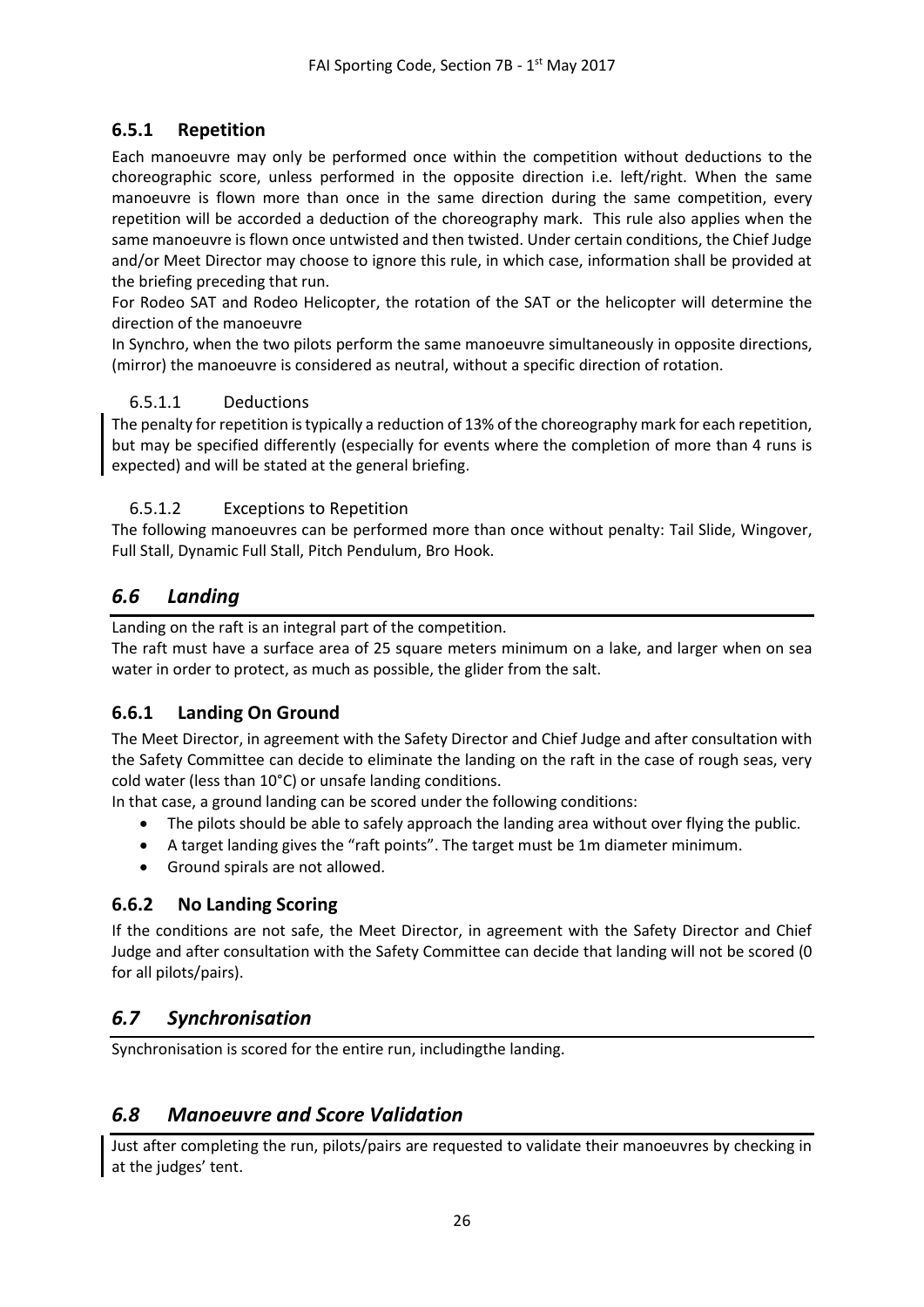When a run is completed the results are published on the official information board. The pilots/pairs have 1 hour time to check the scores and report to the judges to point out possible errors.

# <span id="page-26-0"></span>*6.9 Obvious Error*

The Meet Director may hold a conference with the judges to adjust a score in case of an obvious error.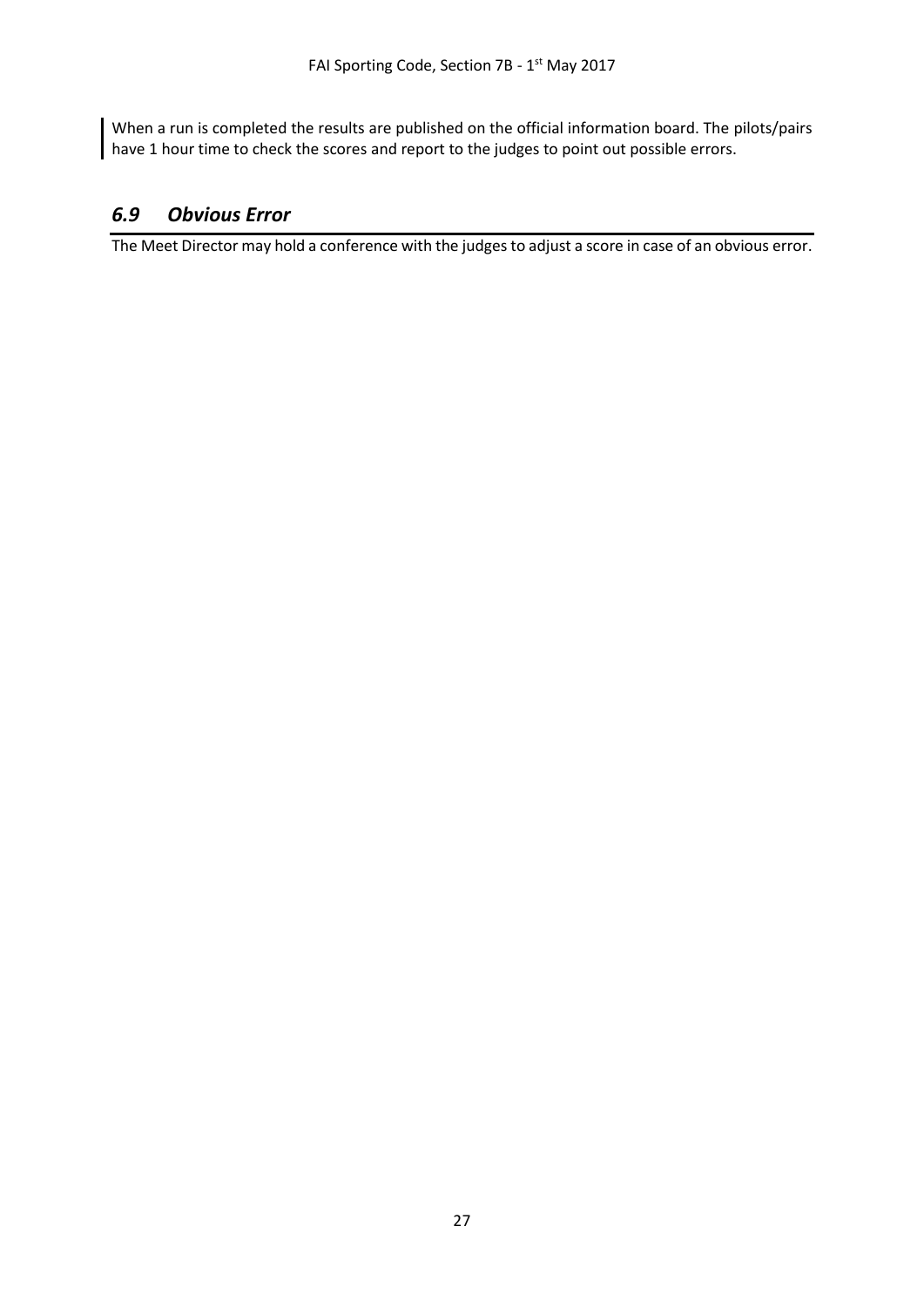# <span id="page-27-0"></span>**7 PENALTIES AND WARNINGS**

# <span id="page-27-1"></span>*7.1 Penalties*

### <span id="page-27-2"></span>**7.1.1 Dangerous Flying**

When the judges determine that a pilot has put himself into a dangerous situation through recklessness, poor preparation or by attempting a manoeuvre beyond his current skill level/proficiency.

• 0 points for the run.

## <span id="page-27-3"></span>**7.1.2 Opening of Reserve**

Opening of the rescue parachute:

• Technical score only for the manoeuvres already completed. 0 for choreography and landing. A warning will be issued in the case of 7.1.1

## <span id="page-27-4"></span>**7.1.3 Not Opening of Reserve**

Not opening the reserve or delayed deployment when needed:

• 0 points for the run + Warning.

# <span id="page-27-5"></span>*7.2 Warnings*

For safety reasons but also to ensure sportsmanship and fair play, warnings can be imposed on pilots/pairs. Warnings carry penalties.

Each warning is displayed on the results sheet.

The penalty points are shown in the results and are deducted from the total results.

Officials entitled to impose warnings:

- The judges for safety and competition related aspects: each judge notes the warning on his scoring sheet. The warning is valid if at least 2 judges (or 3 when 5 judges) give a warning.
- The Meet Director and Safety Director for safety related aspects.
- The Meet Director for sportsmanship related aspects.

Warnings can be imposed for incidents occurring at any time during the event: flight, registration, meals, transport to the take-off, at the take-off, during the briefings etc.

### <span id="page-27-6"></span>**7.2.1 Offences liable to result in a warning**

<span id="page-27-7"></span>7.2.1.1 General Safety

- Disregard of the flight box.
- Disregard of the signal closing the flight box.
- Performing one of the manoeuvres not allowed to be flown as one the last 2 manoeuvres.
- Over flying the public.
- Unauthorised take off.

### <span id="page-27-8"></span>7.2.1.2 Taking Risks

- Dangerous flying.
- Endangering others (raft crew).
- Unsafe landing.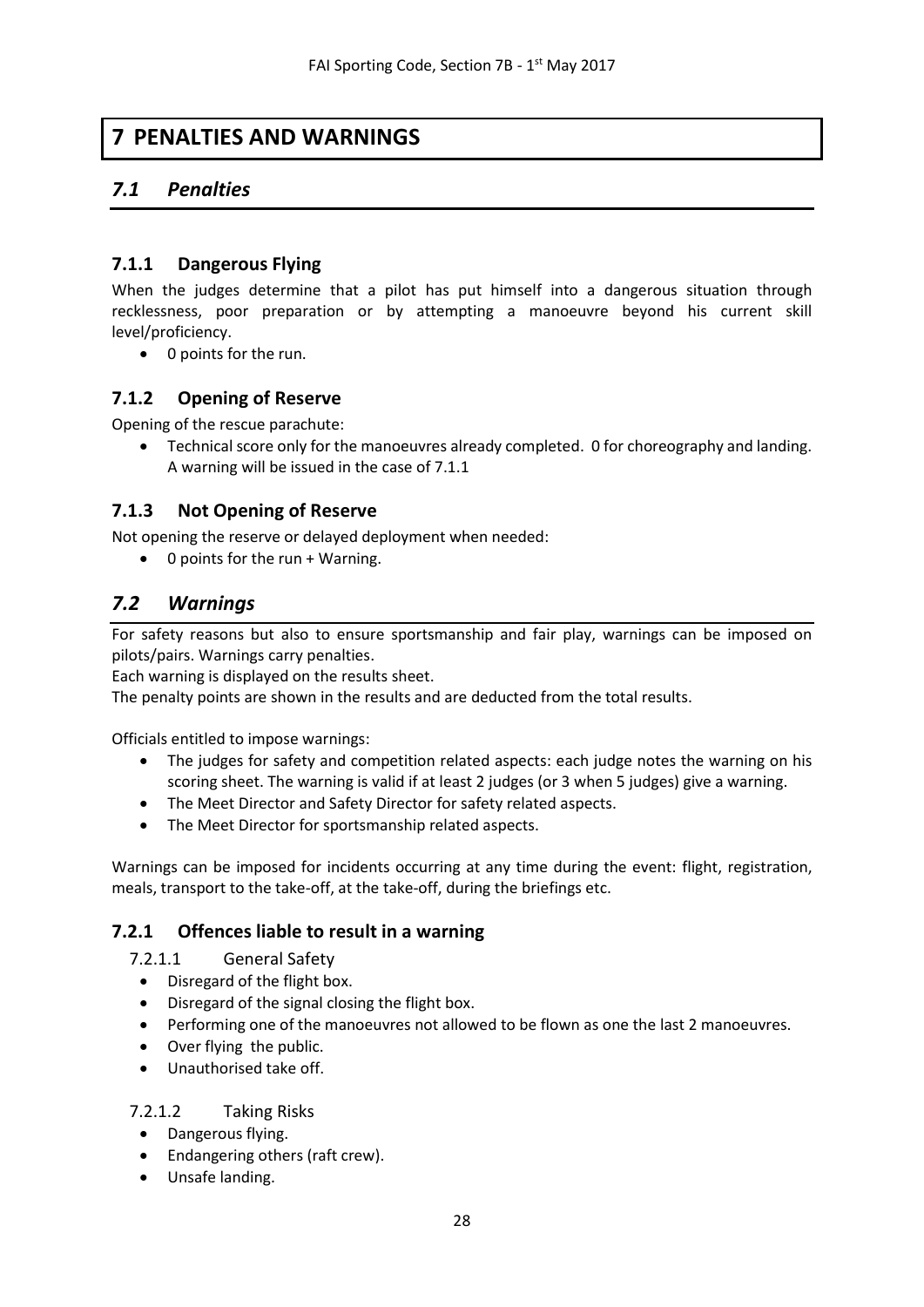<span id="page-28-0"></span>7.2.1.3 Respect – Sportsmanship

- Late arrival/non-attendance at briefings.
- Delay at take-off.
- Unsporting behaviour.
- Disrespectful or aggressive behaviour towards the organisation, officials or other competitors.
- No 'ear' before programme start.
- Any other behaviour deemed by the judges and/or the meet director as serious misconduct.

## <span id="page-28-1"></span>**7.2.2 Warning Penalties**

Warnings carry penalties .

- 1 warning: 0.5 point.
- 2 warnings: 1 point.
- 3 warnings: Disqualification.

Penalties will be applied whether the same offence is repeated or whether warnings have been applied for different offences.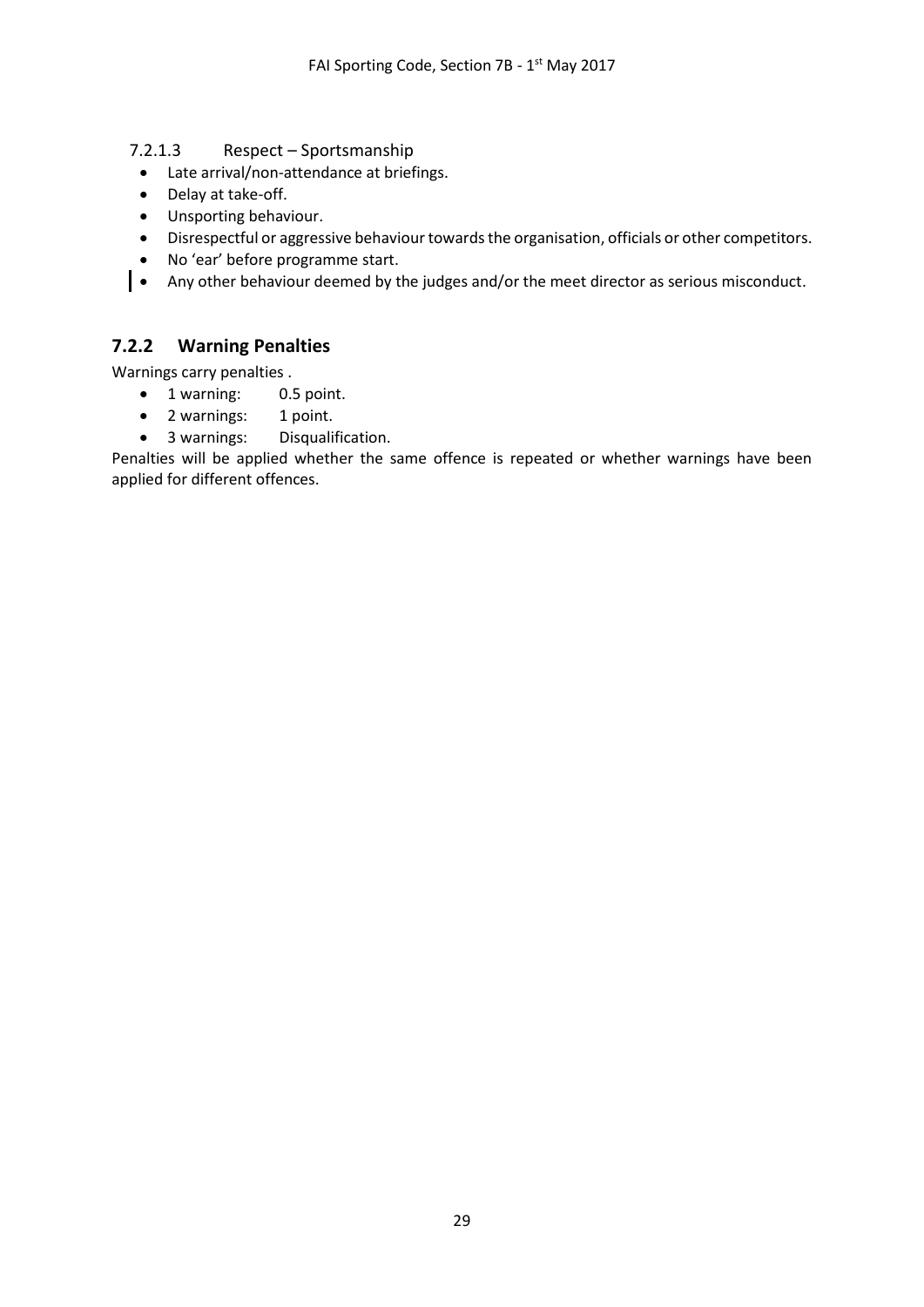# <span id="page-29-0"></span>**8 COMPLAINTS AND PROTESTS**

The competition organiser shall retain and archive the video footage and other relevant competition material which might be used as evidence for at least 90 days after the end of the event, or until an appeal has been dealt with(see General Section Chapter 6).

# <span id="page-29-1"></span>*8.1 Technical errors*

A pilot who notices a technical error (wrong manoeuvre, undeserved warning...) hasthe right to notify the judges who will take into account the notification, will evaluate it and will correct their decision if appropriate.

Scoring a routine remains a subjective matter, even when the scores of the 3 judges are averaged. Pilots and Team leaders should be aware that complaints or protests that are not about technical errors, but about the subjective way a run has been appreciated, are unlikely to be upheld by a Meet Director or a Jury.

# <span id="page-29-2"></span>*8.2 Video Evidence*

The competition organiser shall arrange a video recording of all runs. The video recording can be used as an additional source of evidence only if:

- The Meet Director requests the adjustment of a score.
- The Chief Judge decides to review it when dealing with a complaint.
- The Jury decides to review it when dealing with a protest.

Amateur video evidence is not accepted.

# <span id="page-29-3"></span>*8.3 Complaints*

A complaint may be made to the Meet Director, preferably by the Team leader, in writing in English, to request a correction. It must be made within one hour of the publication of the provisional results. If provisional scores are posted more than 2 hours after sunset and before 6.00 am next day, then the deadline for a complaint is 8.00 am.

For the last competition run, complaints must be submitted at the latest one hour after the publication of the provisional results.

Complaints will be dealt with expeditiously.

The Local Regulations might change the complaint deadlines.

# <span id="page-29-4"></span>*8.4 Protests*

If the complainant is not satisfied with the outcome, a protest may be made to the Meet Director, which is passed to the FAI Jury. Protests should be made, preferably by the Team leader, in writing in English, within two hours of the result of the complaint being notified to the complainant.

For the last competition task, protests must be submitted within one hour after the result of the complaint is notified to the complainant.

The protest fee is defined in the Local Regulations. It may not be larger than \$50 US or  $\epsilon$ 50 for championships held on the European Continent. It will be returned if the protest is upheld. The Local Regulations may adjust the protest deadlines.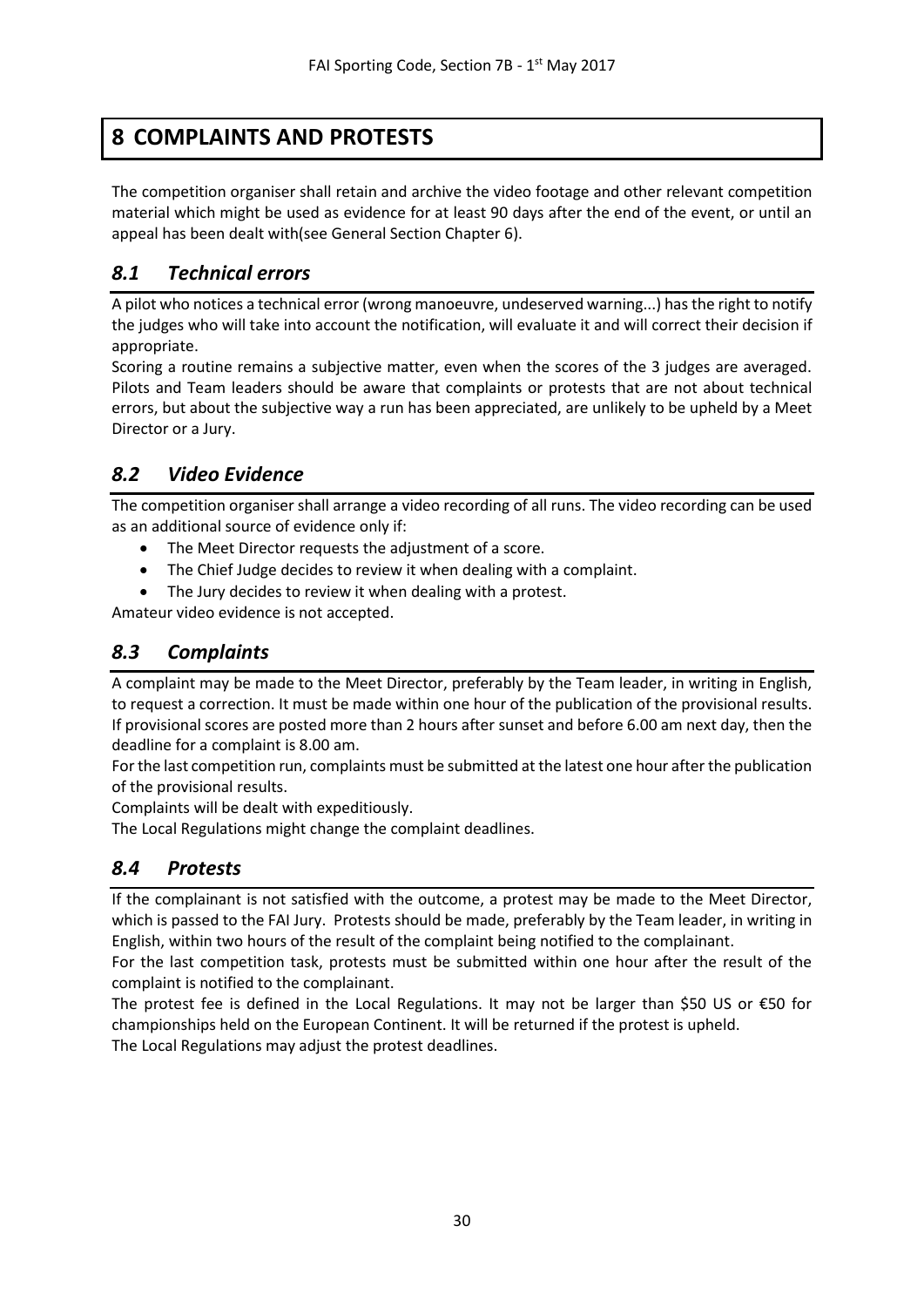# <span id="page-30-0"></span>**9 SAFETY & EQUIPMENT**

# <span id="page-30-1"></span>*9.1 Personal Responsibility*

Each competitor has a personal responsibility for his own safety and those of others. He should only perform manoeuvres that he has practised and that he can control fully.

# <span id="page-30-2"></span>*9.2 Equipment*

All equipment, including glider, harness and rescue parachutes must be in perfect condition. Pilots will not be able to compete with damaged or broken lines, damaged fabric, coverings, stitching or reinforcements.

### <span id="page-30-3"></span>**9.2.1 Glider**

All competing gliders must be certified according to EN 926-1 or LTF 91-09, for shock and load tests.

## <span id="page-30-4"></span>**9.2.2 Harness**

The harness must be certified according to EN 1651 or LTF.

## <span id="page-30-5"></span>**9.2.3 Reserve Parachutes**

Two rescue parachutes are compulsory: 2 classic or 1 classic and 1 Rogallo or BASE system.

For D-bag drop competitions, at least one rescue parachute must be a Rogallo or BASE system. An organiser may request an exemption from this requirement when bidding.

They must be certified according to EN 12491 (except for BASE system).

Both reserve parachutes must be dry and recently repacked. After a water landing, they must be dried or replaced by dry material.

### <span id="page-30-6"></span>**9.2.4 Helmets**

All pilots must wear a helmet certified according to either EN 966 (HPG), ASTM 2040 (Snow sports) or SNELL rs98 (Snow sports).

### <span id="page-30-7"></span>**9.2.5 Ballast**

No ballast is allowed.

# <span id="page-30-8"></span>*9.3 Equipment Checks*

The Safety Director and/or a Senior Judge will perform an equipment check during the pilot registration. Further checks may be made during the event. Any equipment change during the event has to be notified to the Meet Director. In case of non-compliance with the above regulations, the Meet Director may suspend or exclude the pilot from the competition.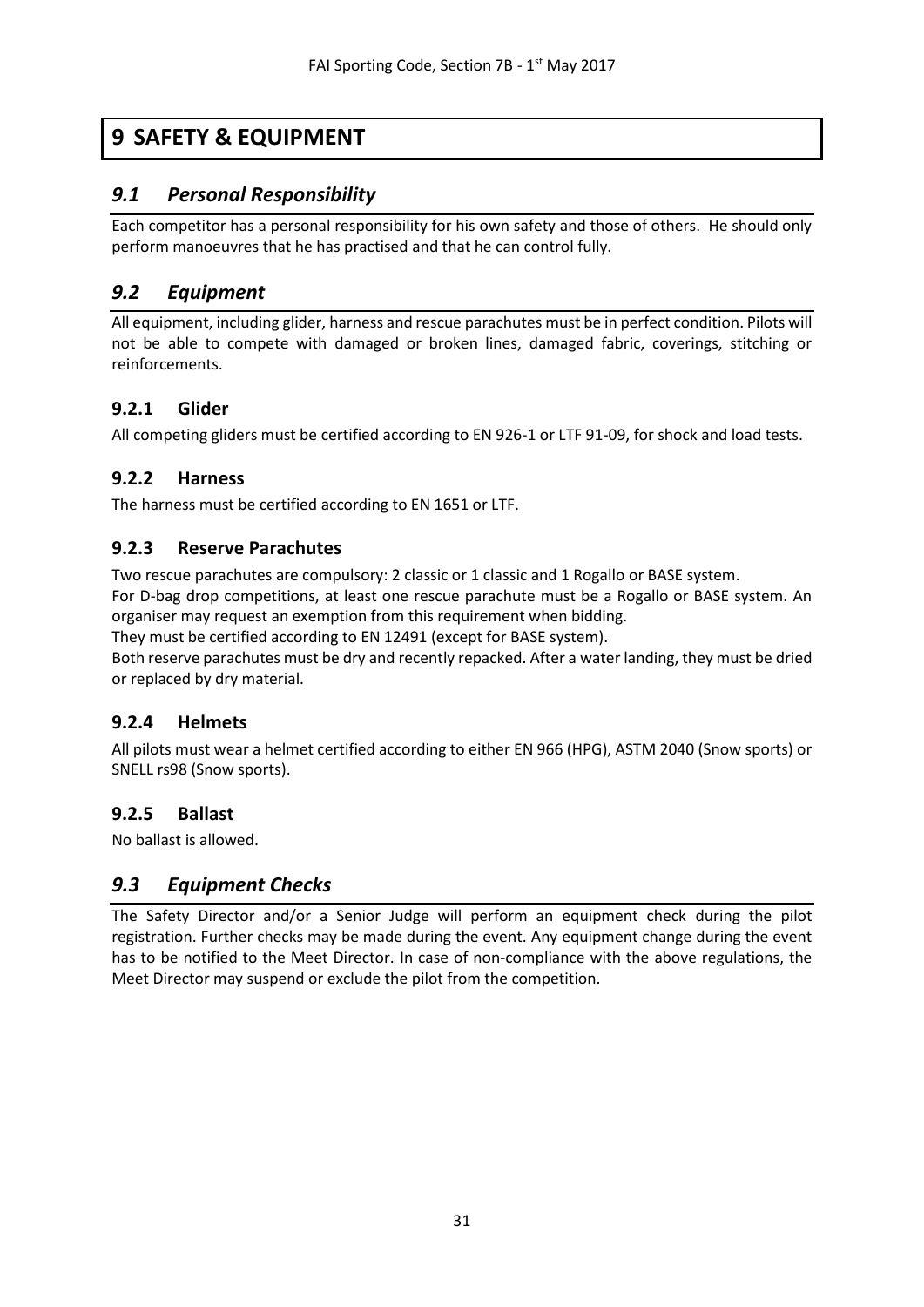#### <span id="page-31-0"></span> $10$ **Index**

| Certified glider statement10        |  |
|-------------------------------------|--|
|                                     |  |
|                                     |  |
|                                     |  |
|                                     |  |
|                                     |  |
|                                     |  |
|                                     |  |
| Emergency stop signal 14            |  |
|                                     |  |
|                                     |  |
| Exceptions to entry qualifications9 |  |
|                                     |  |
|                                     |  |
|                                     |  |
|                                     |  |
|                                     |  |
|                                     |  |
|                                     |  |
|                                     |  |
|                                     |  |
|                                     |  |
| High coefficent manoeuvres25        |  |
|                                     |  |
|                                     |  |
|                                     |  |
| Landing                             |  |
|                                     |  |
|                                     |  |
| Mac Twist to Helicopter18           |  |
| Maximum number of pilots 9          |  |
|                                     |  |
|                                     |  |
|                                     |  |
|                                     |  |

| Pilot and Safety Committees  12 |  |
|---------------------------------|--|
|                                 |  |
|                                 |  |
| Pitch Pendulum Synchro 21       |  |
|                                 |  |
|                                 |  |
|                                 |  |
|                                 |  |
|                                 |  |
|                                 |  |
|                                 |  |
|                                 |  |
|                                 |  |
|                                 |  |
|                                 |  |
|                                 |  |
|                                 |  |
|                                 |  |
|                                 |  |
|                                 |  |
|                                 |  |
|                                 |  |
|                                 |  |
|                                 |  |
|                                 |  |
|                                 |  |
|                                 |  |
|                                 |  |
|                                 |  |
|                                 |  |
|                                 |  |
|                                 |  |
|                                 |  |
|                                 |  |
|                                 |  |
|                                 |  |
|                                 |  |
|                                 |  |